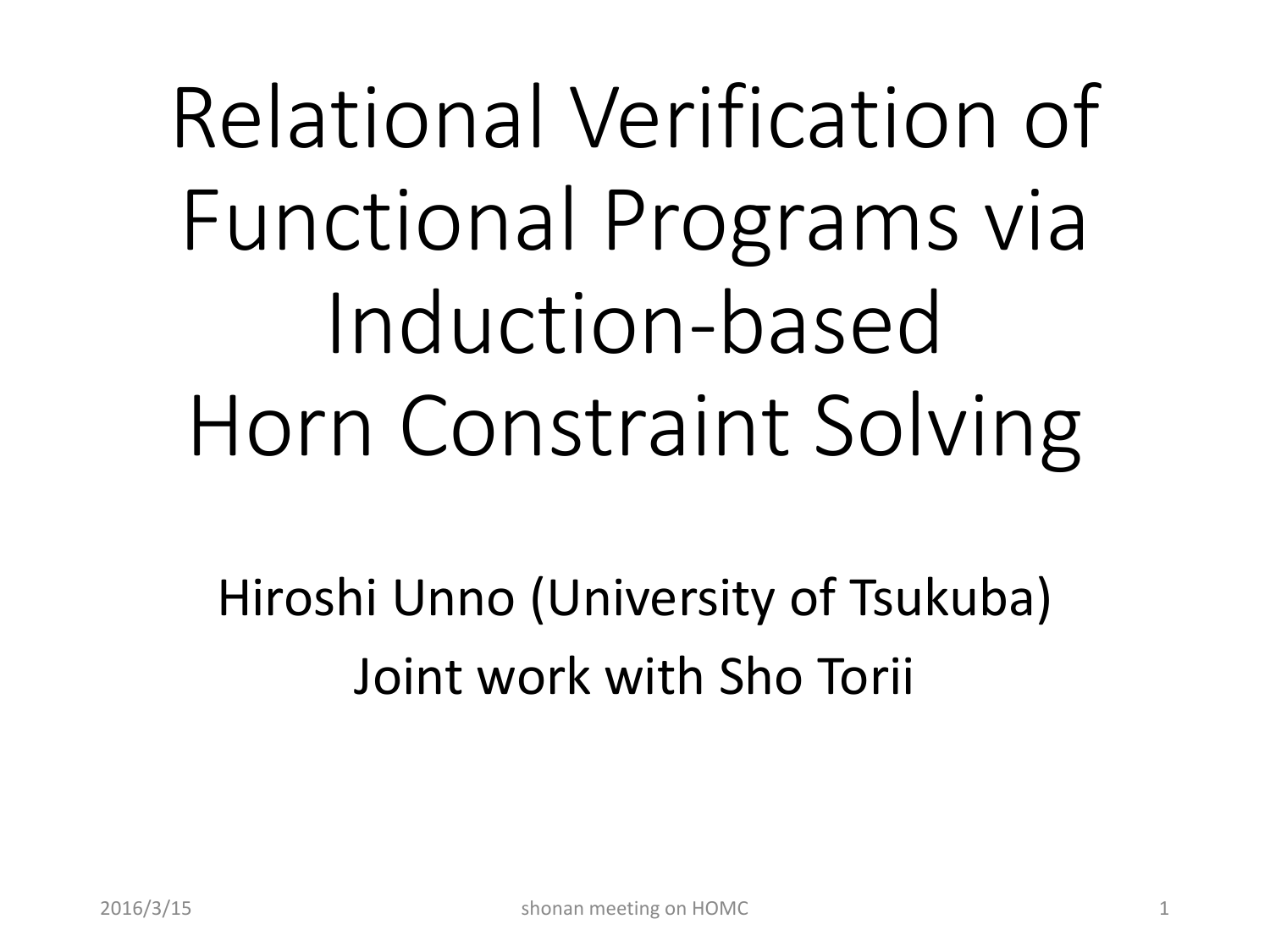## Refinement Caml (RCaml)

- A fully-automated verification tool for OCaml based on refinement type checking and inference
- Supported Language Features:
	- Higher-order recursive functions
	- Algebraic data types (ADTs)
	- Integers, booleans, unit, tuples, conditionals, pattern matching
- Supported Analyses:
	- Static assertion checking [U. and Kobayashi '08, '09, U.+ '13]
	- Termination and non-termination analysis [Hashimoto and U. '15, …]
	- (Maximally-weak) precondition inference [Hashimoto and U. '15, …]
	- Relational verification (this talk)

• …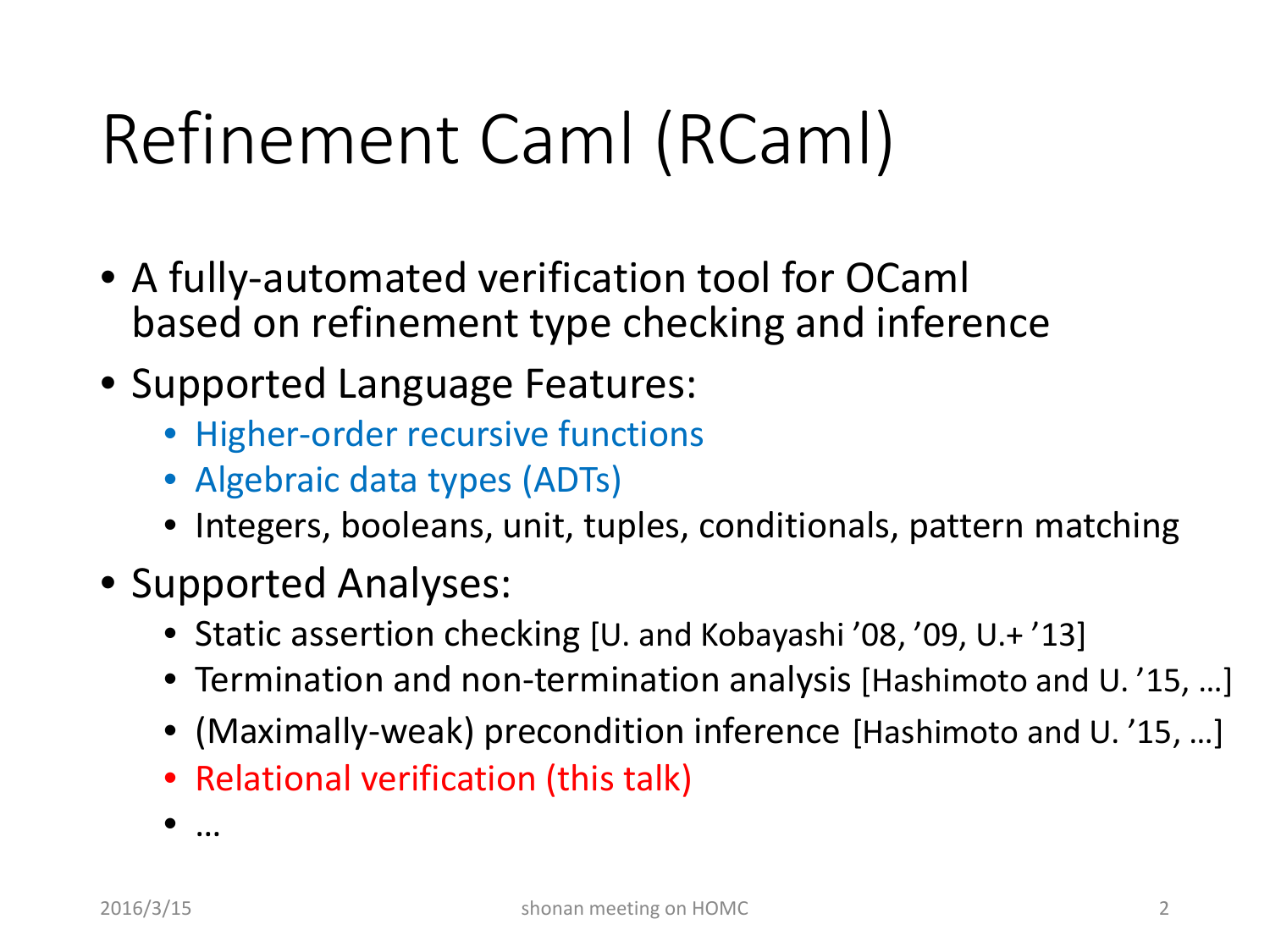This Talk: Automated Verification of Relational Specifications of Higher-Order Functional Programs with ADTs

- Specifications that involve multiple function calls
	- Equivalence
	- Associativity
	- Commutativity
	- Distributivity
	- Monotonicity
	- Idempotency
	- Non-interference

Demo of RCaml!

• …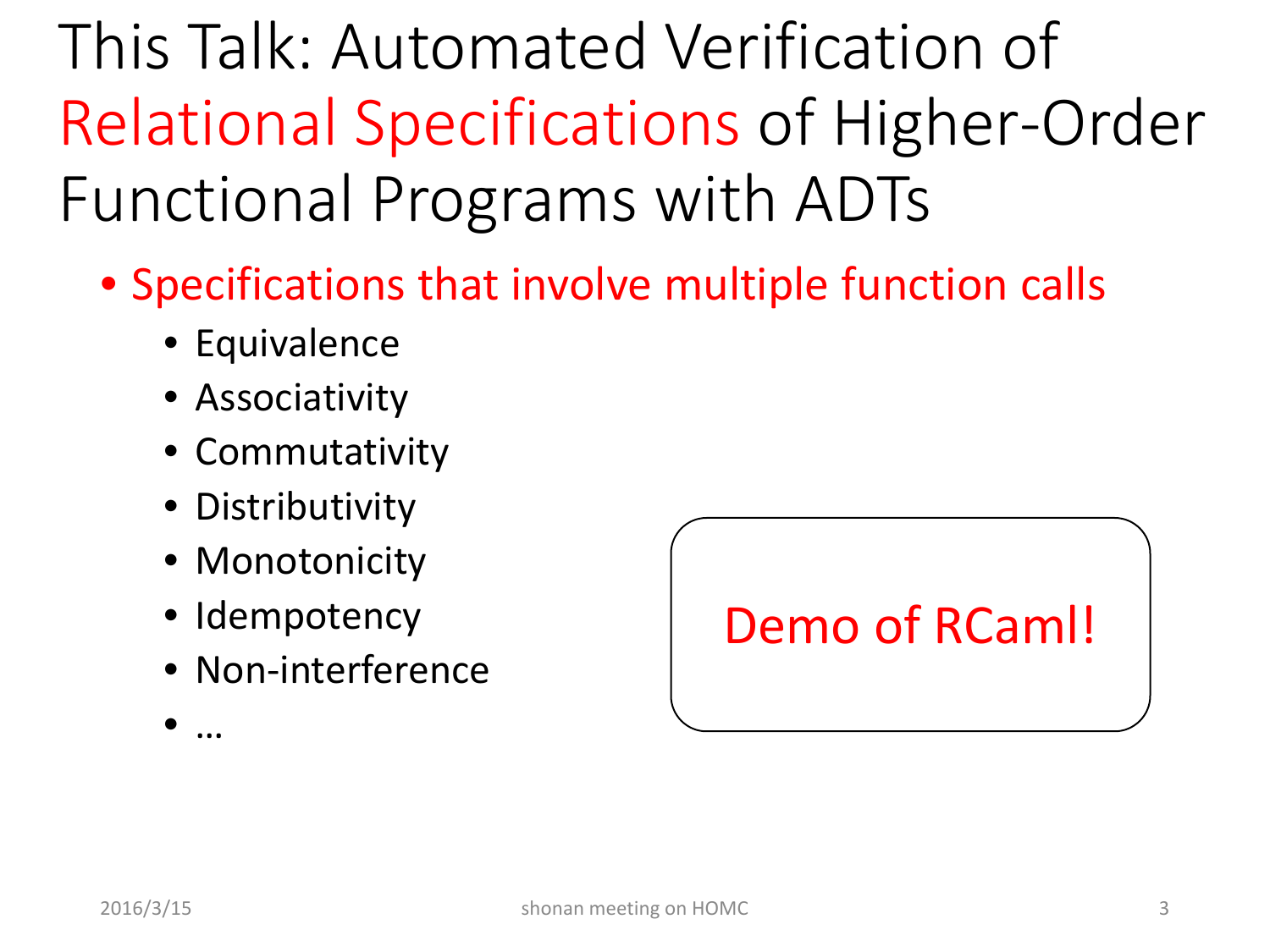Relational Verification of Functional Programs via Induction-based Horn Constraint Solving

Hiroshi Unno (University of Tsukuba) Joint work with Sho Torii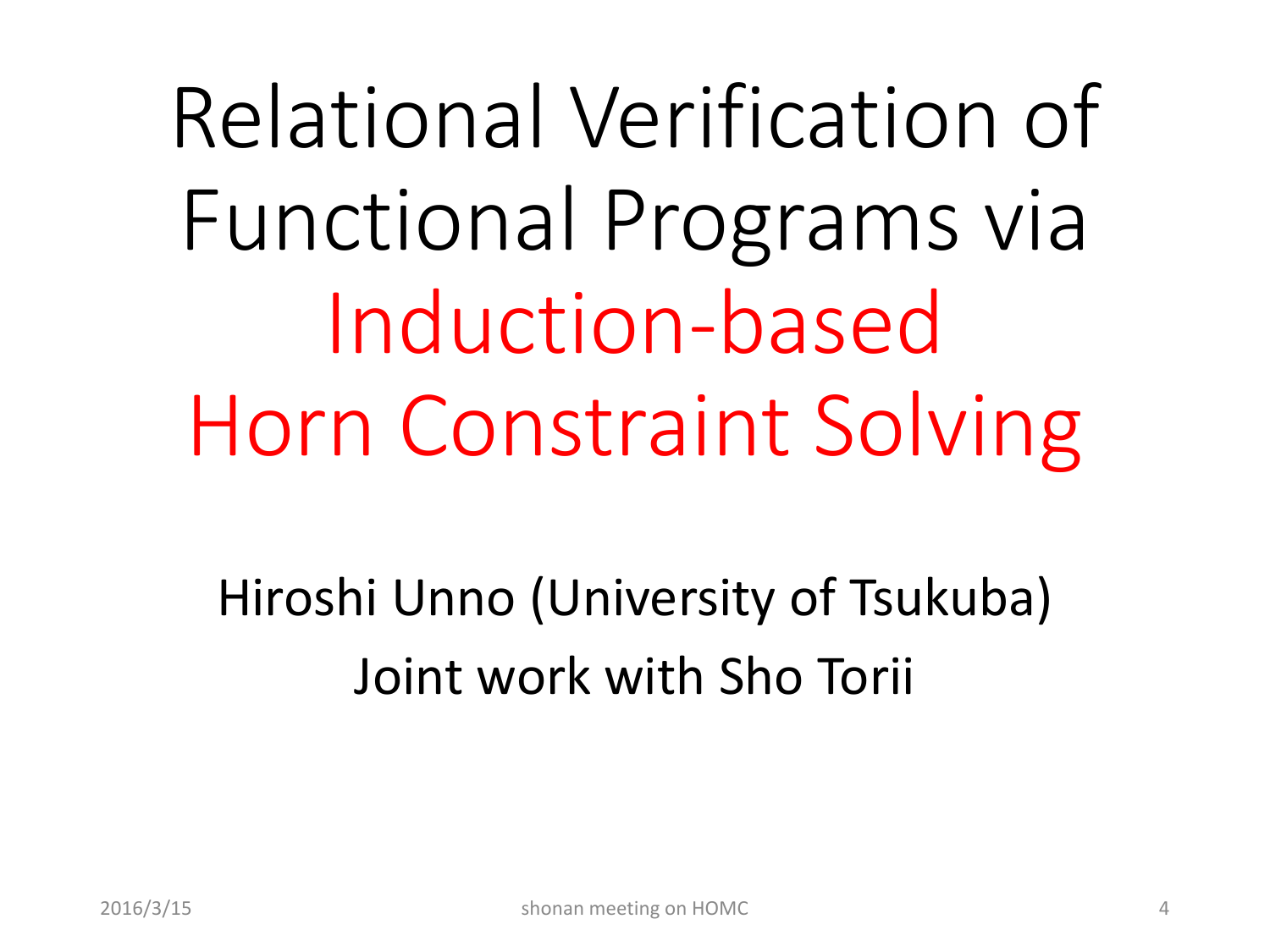Program Verification via Horn Constraint Solving [U.+ '08, '09, Gupta+ '11, Grebenshchikov+ '12, …]

Verification Problems of Programs in Various Paradigms (e.g., imperative, functional, logic, multi-threaded) with Advanced Language Features (e.g., higher-order functions, exceptions, ADTs) with Side-Effects (e.g., assertion failure, non-termination, evaluation orders)



#### Horn Constraint Solving Problems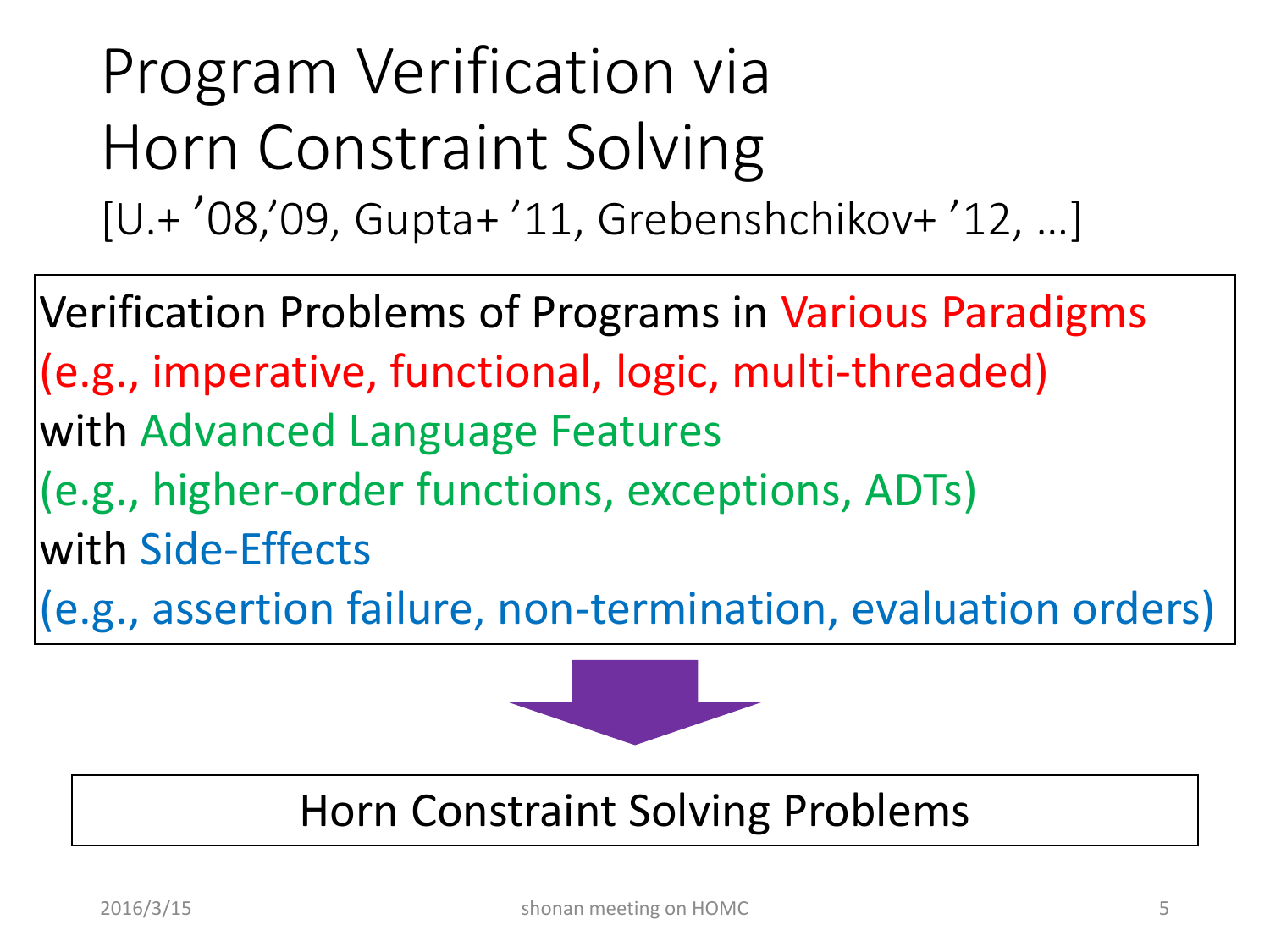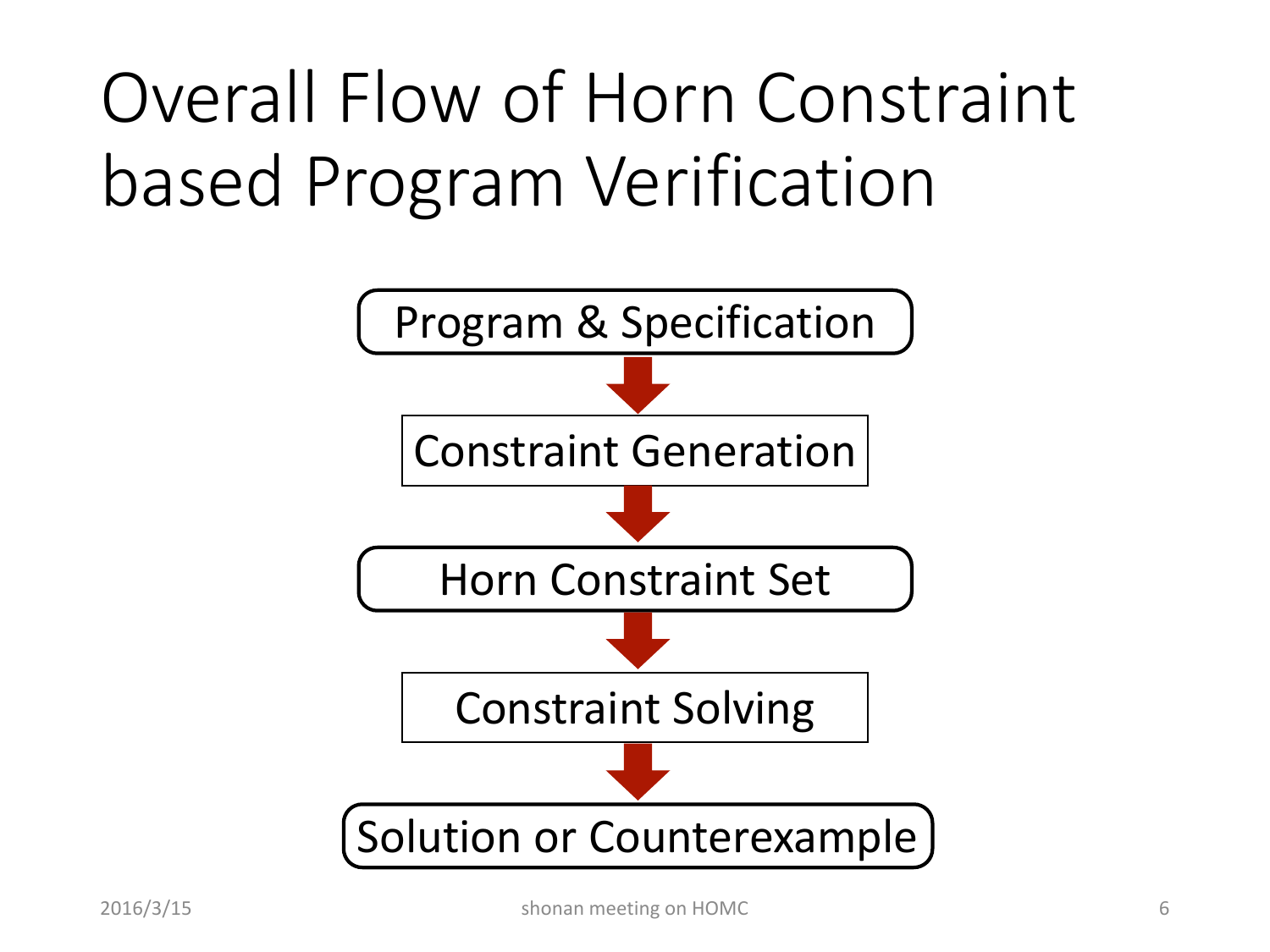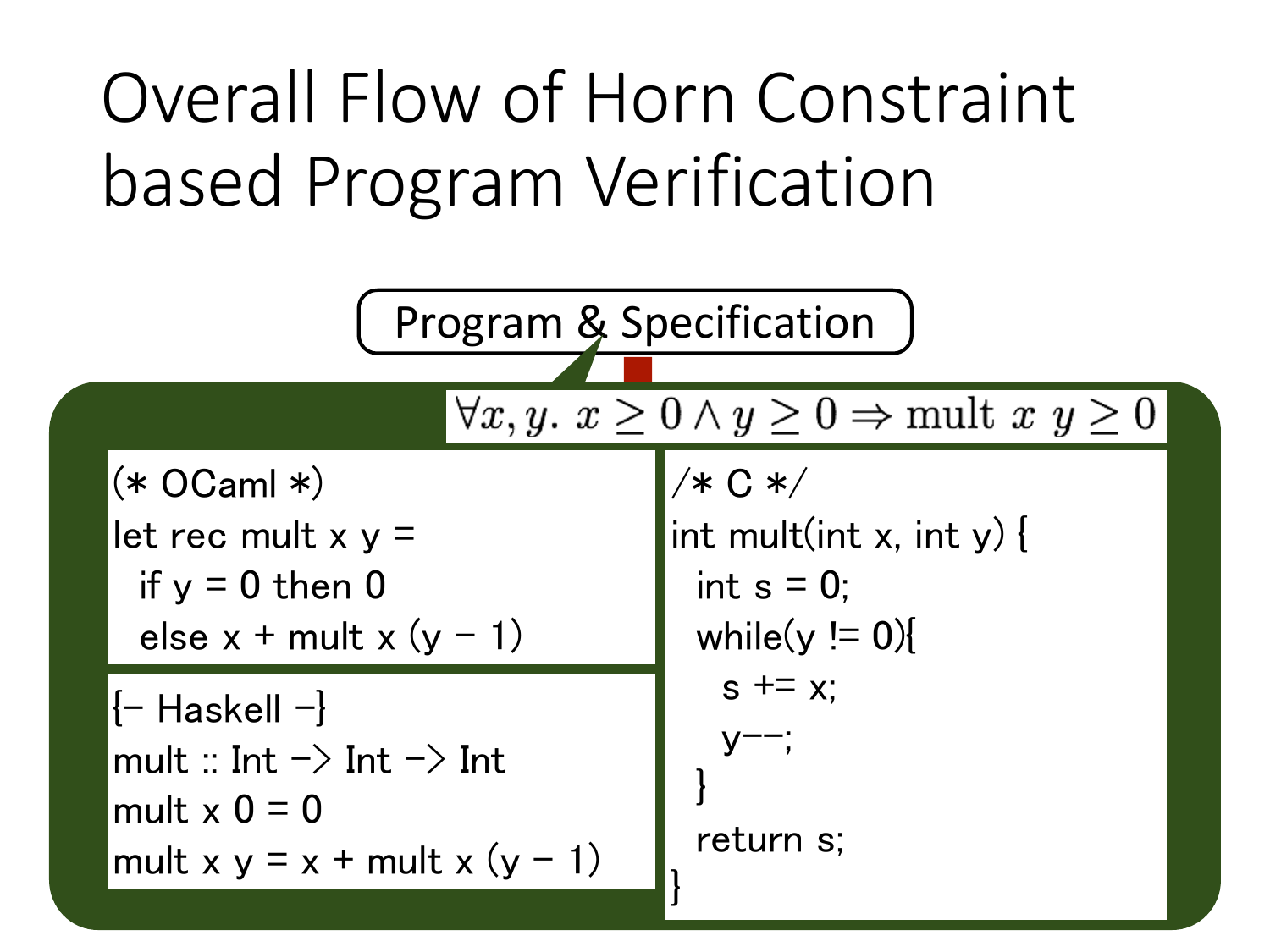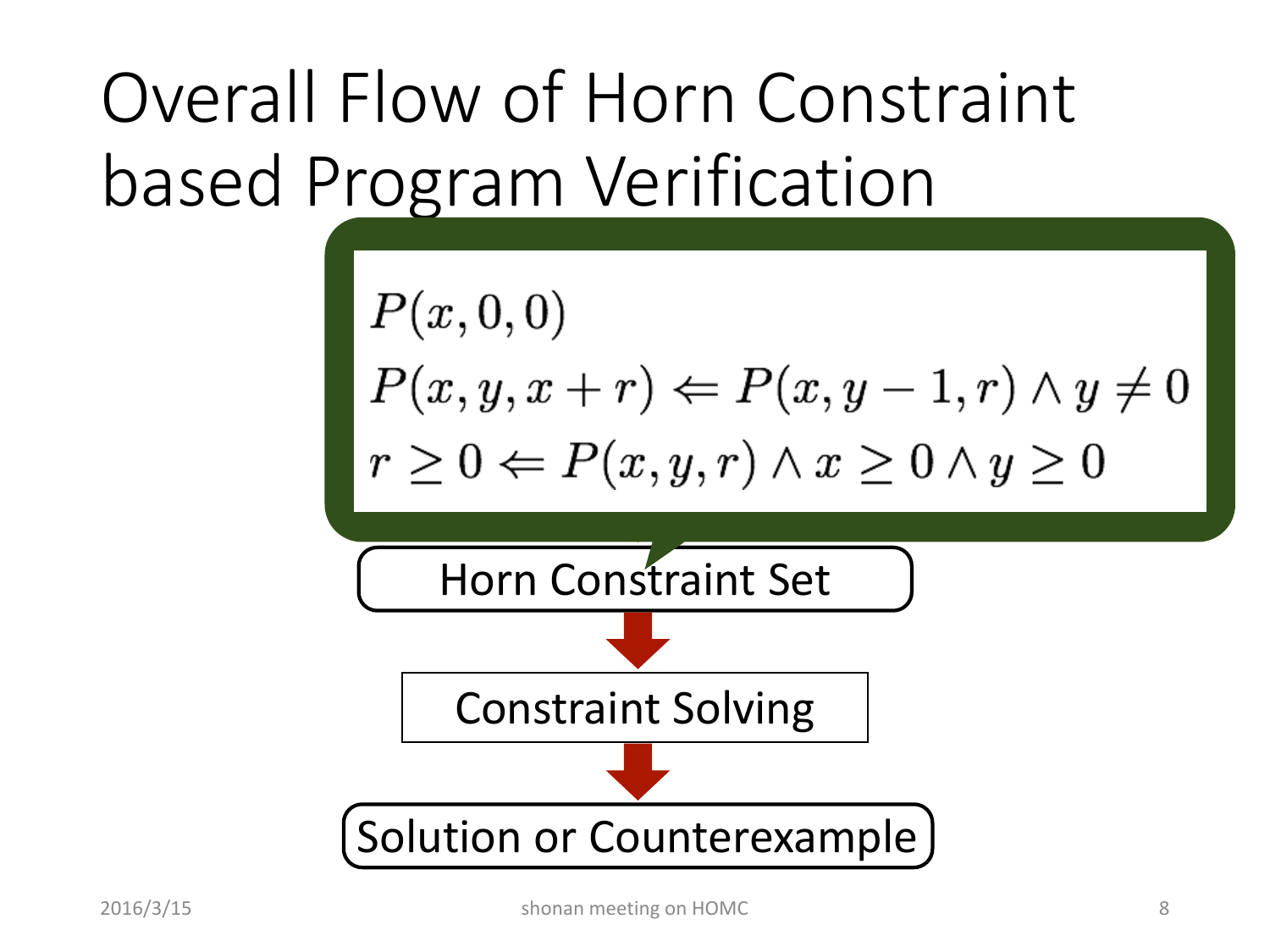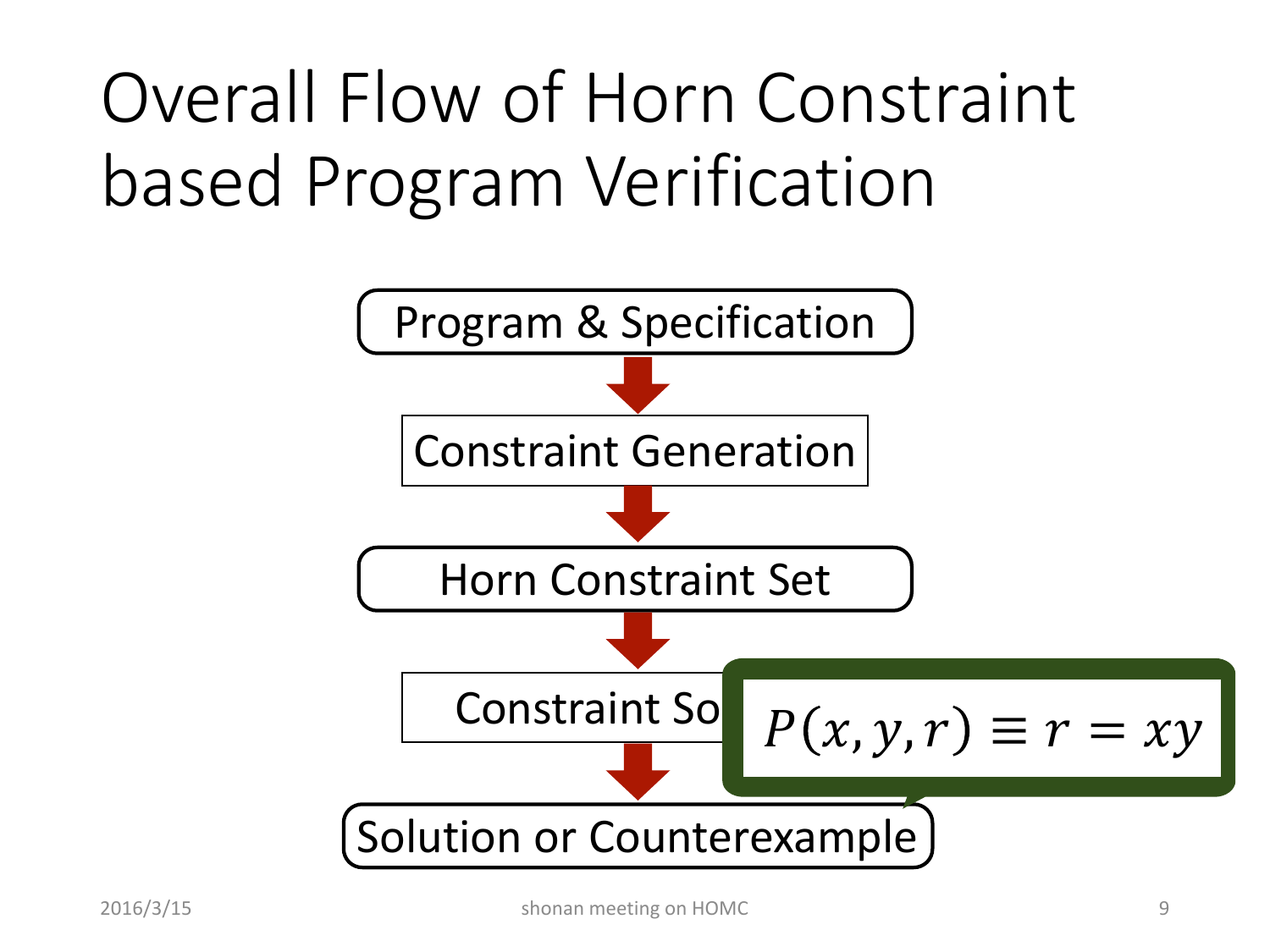

Enable us to solve Horn constraints reduced from verification problems of *relational specifications* of higher-order functional programs with ADTs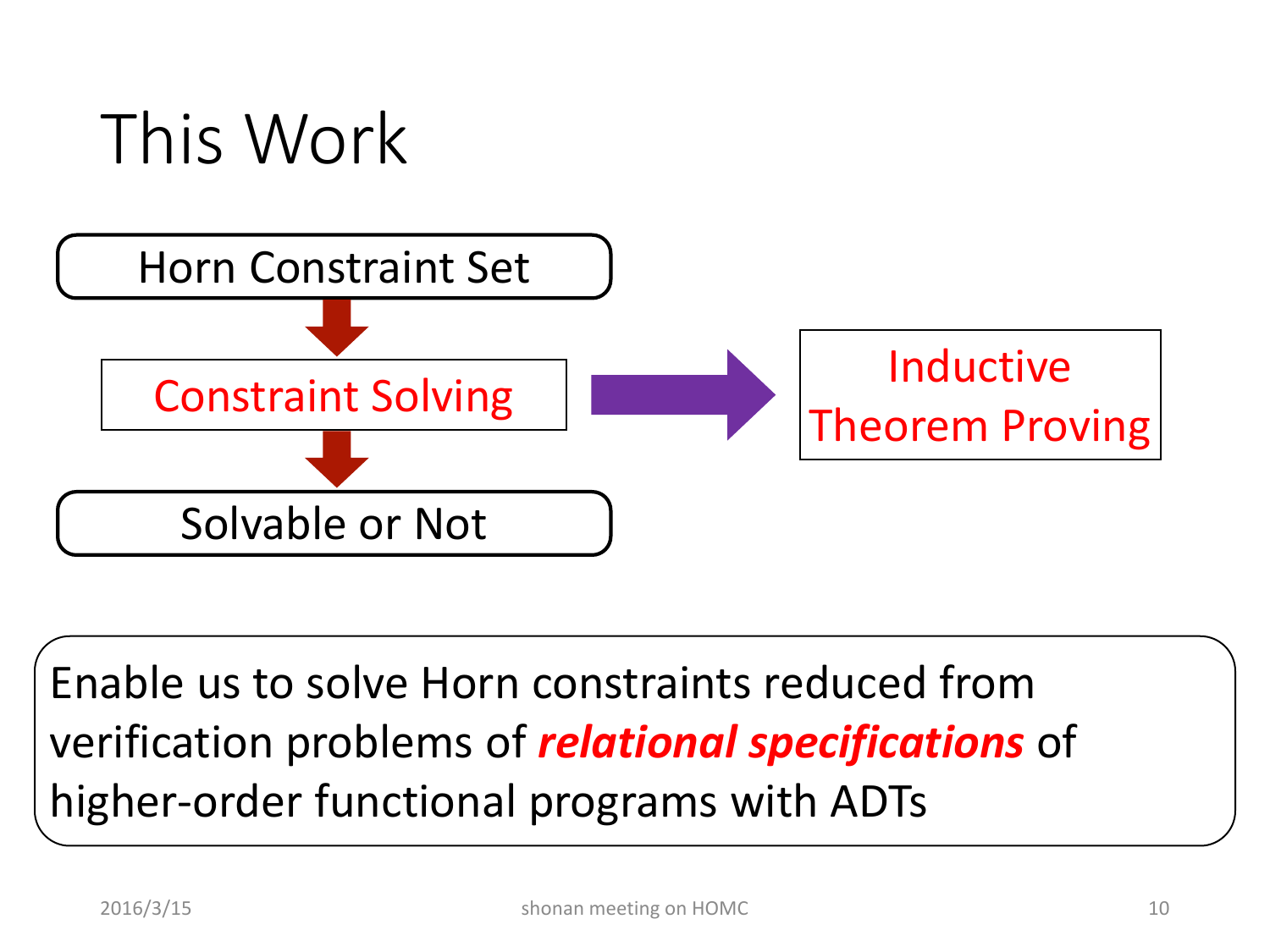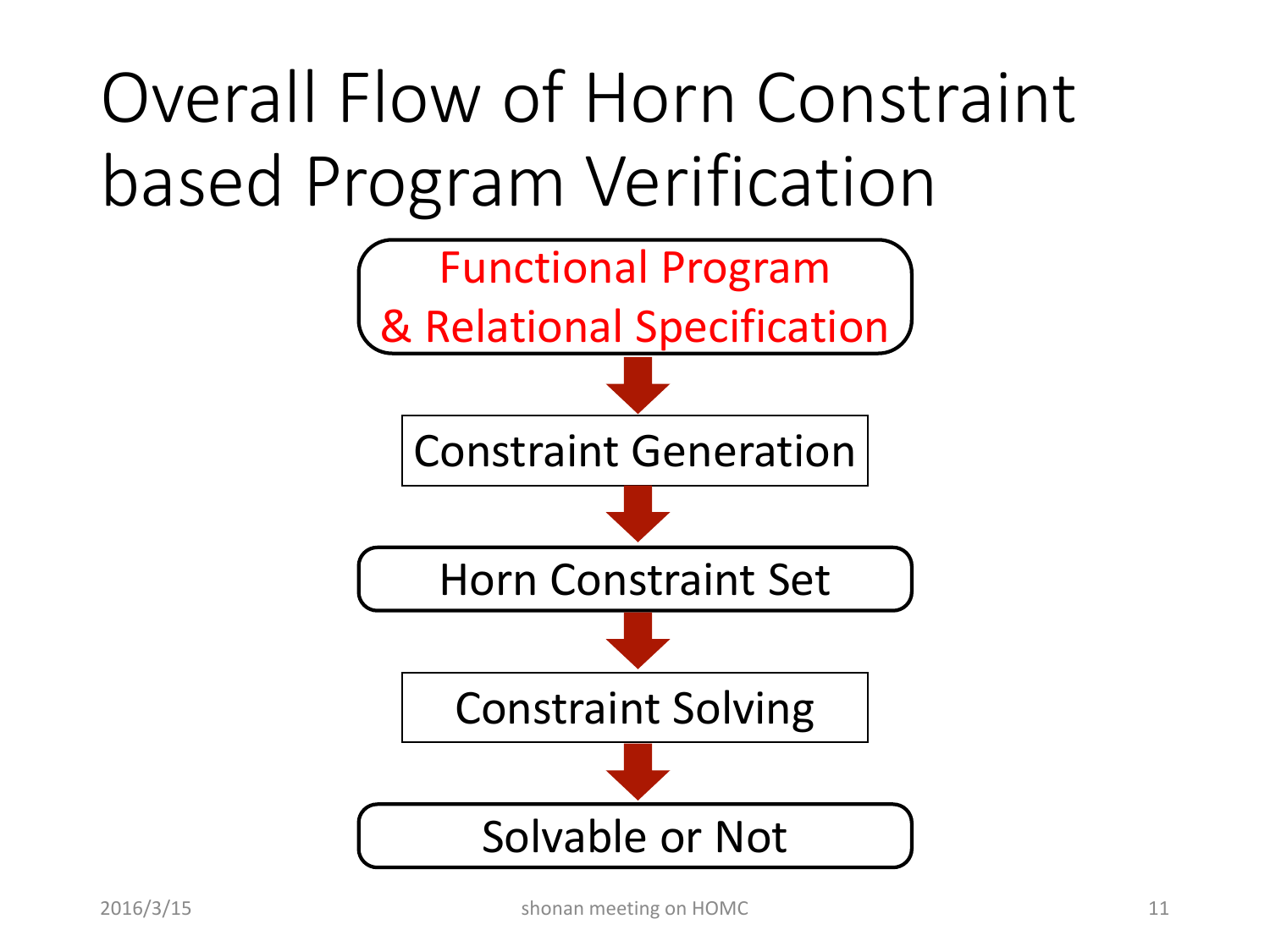## Example: Functional Program and Relational Specification

(\* recursive function to compute  $x y *$ ) let rec mult x y = if  $y = 0$  then 0 else  $x + \text{mult} x (y - 1)$ 

(\* tail recursive function to compute  $x y + a^*$ ) let rec mult\_acc x y a = if  $y = 0$  then a else mult\_acc  $x (y - 1) (a + x)$ 

(\* relational specification of multiple fun. calls \*) let main  $x \ y \ a = assert$  (mult  $x \ y + a = mult\_acc \ x \ y \ a)$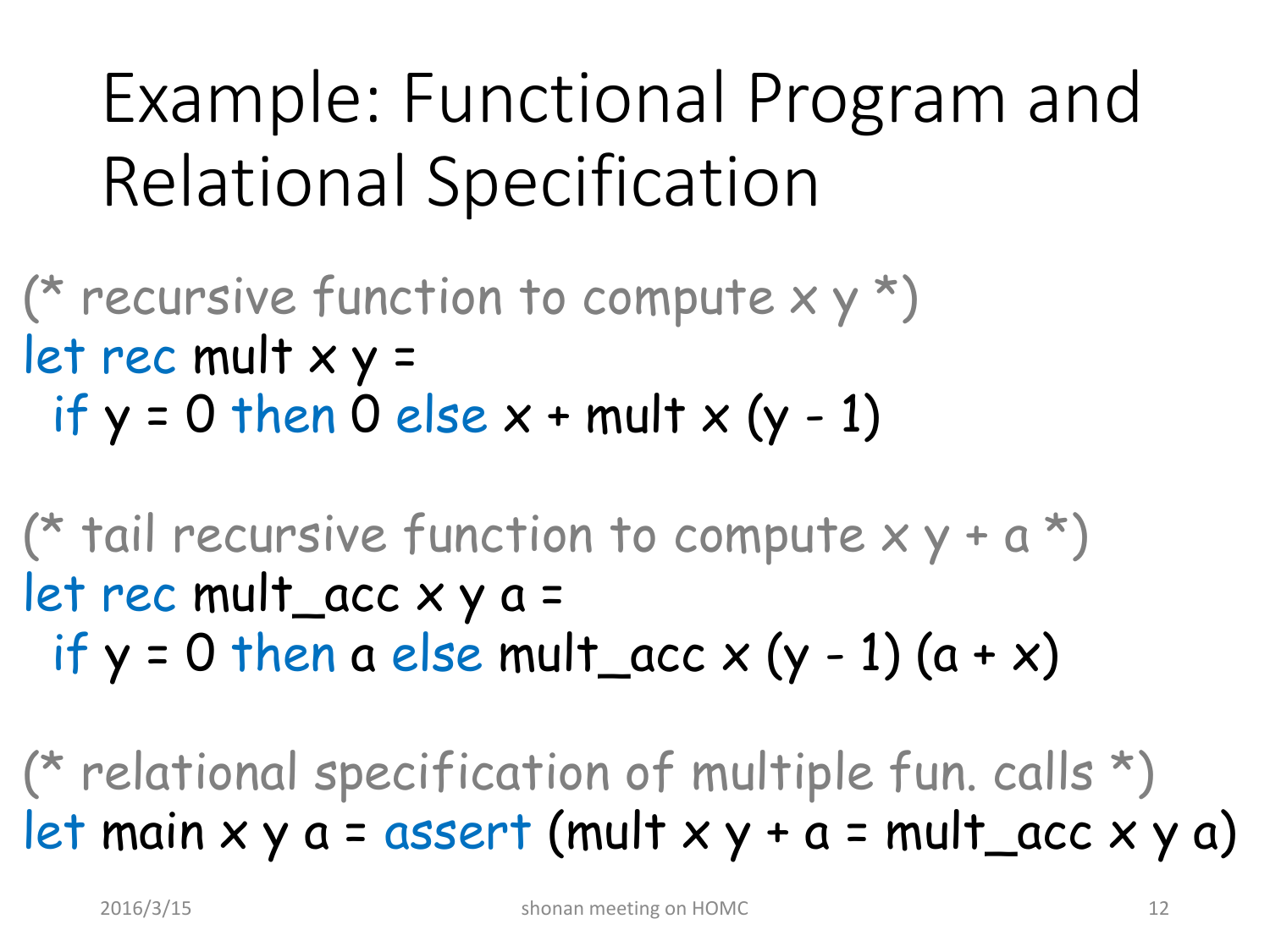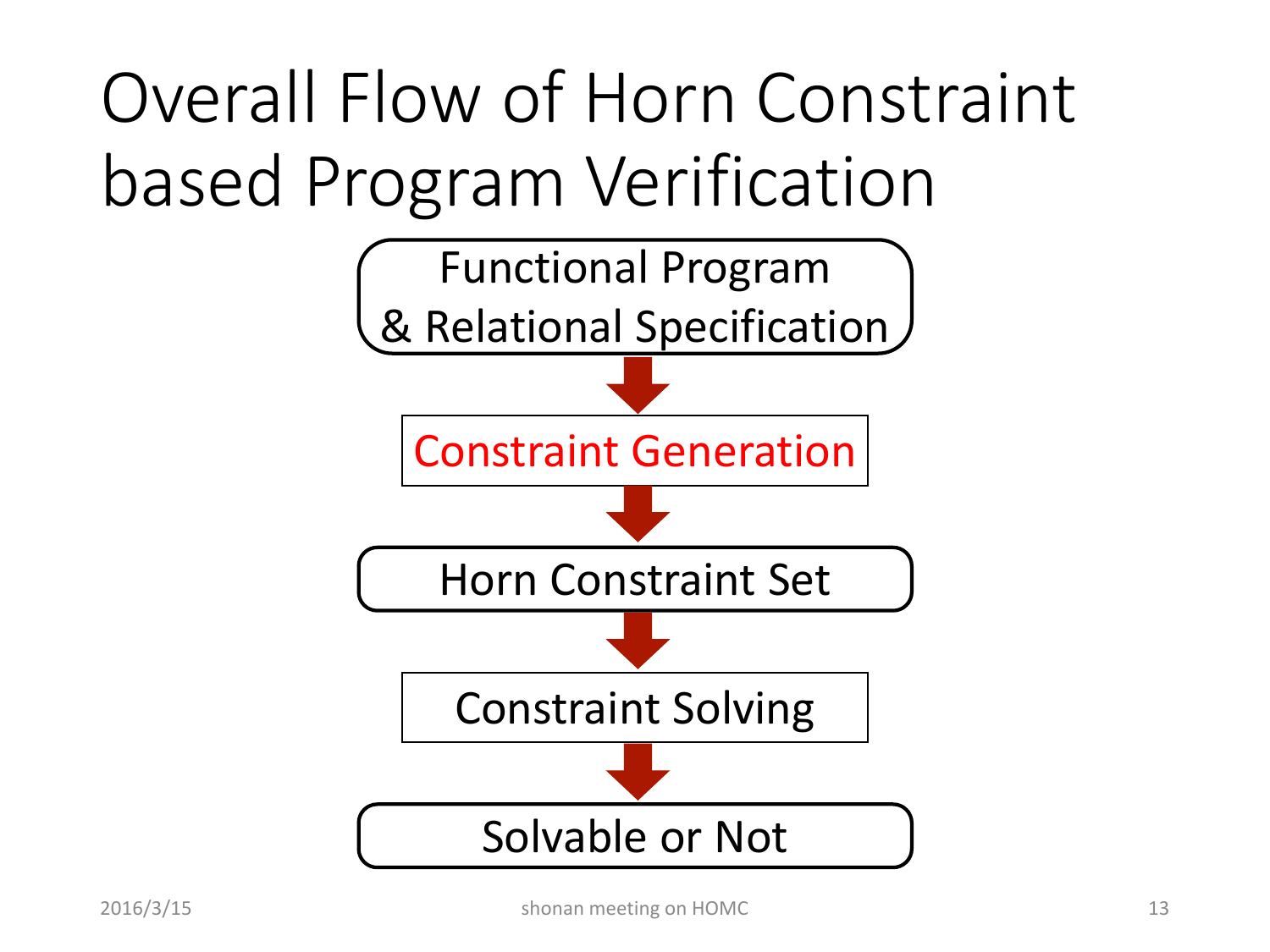## Horn Constraint Generation [U.+'08,'09]

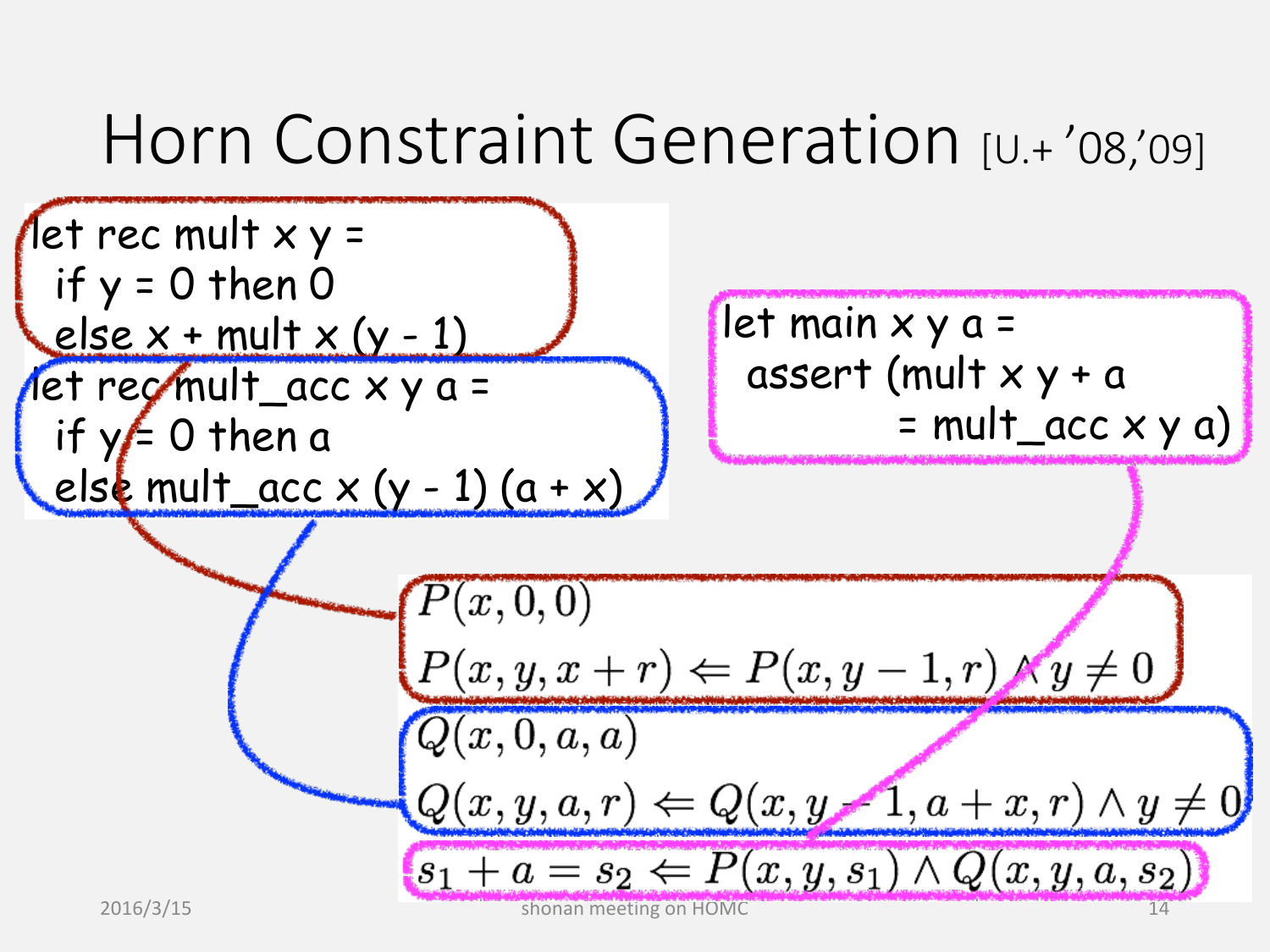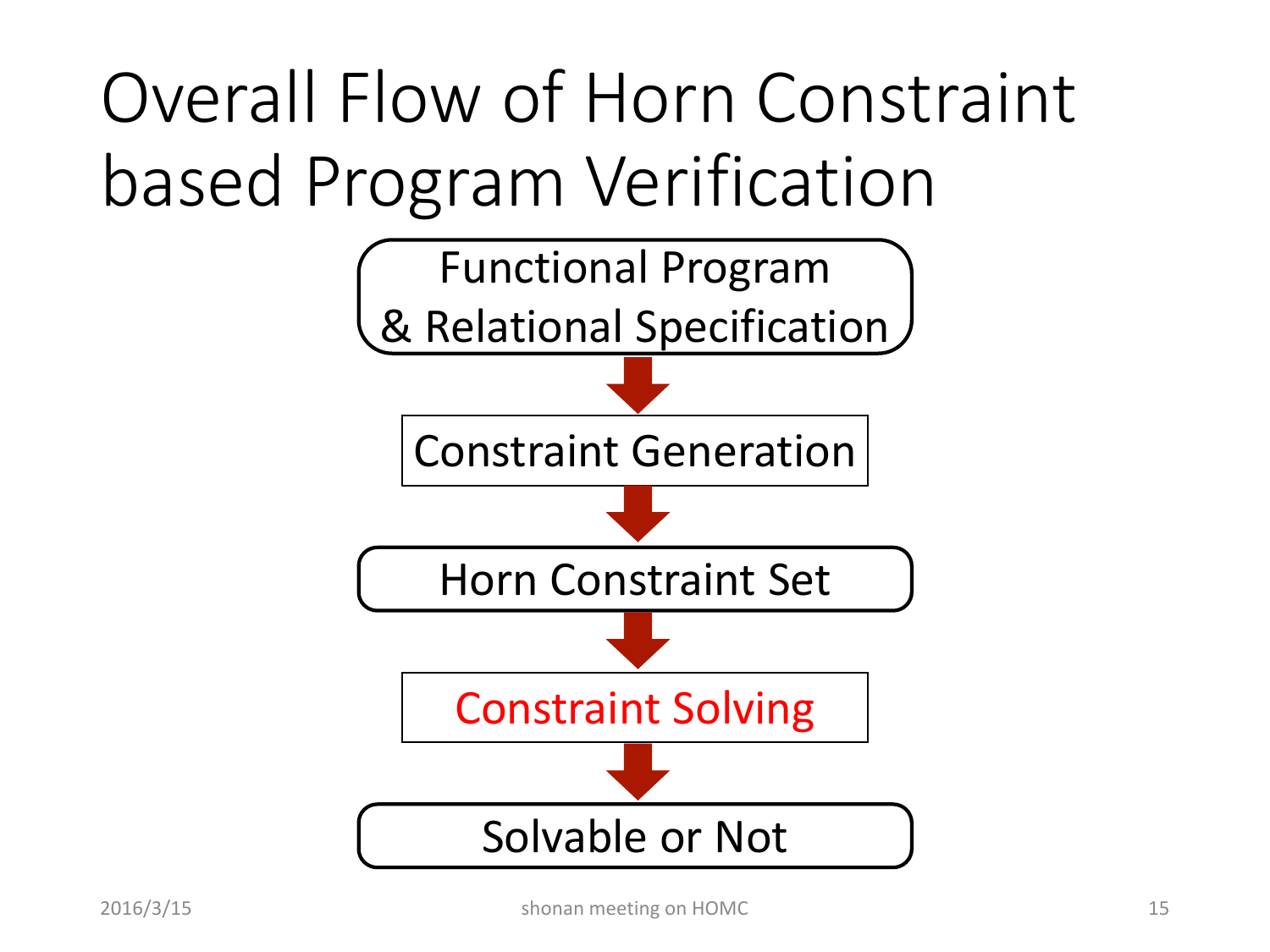### Horn Constraint Solving

- Check the existence of a *solution* (i.e., a substitution for predicate variables that validates all the Horn clauses)
	- If a solution exists, program satisfies spec.
	- There possibly exist multiple solutions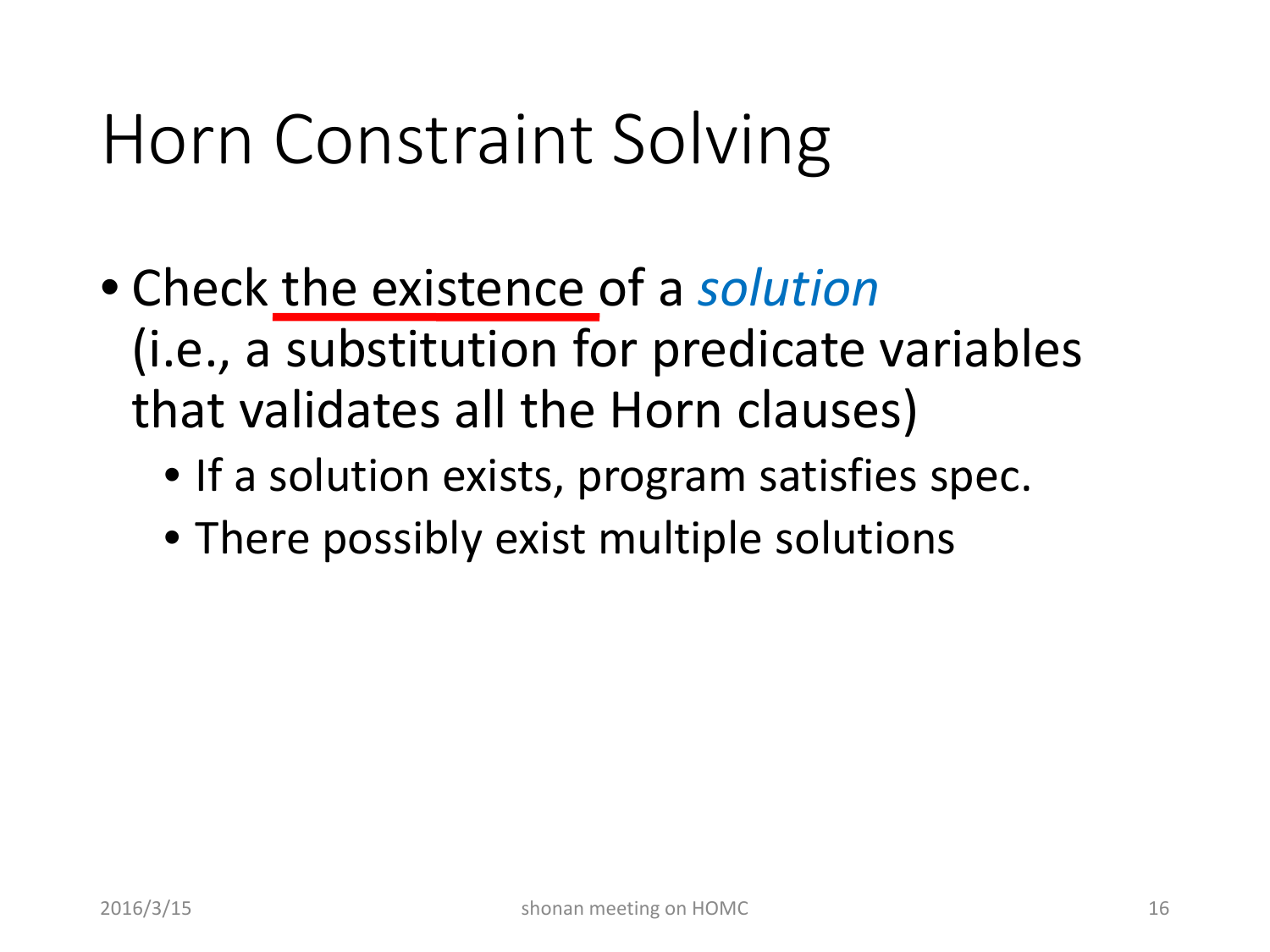#### Example: Solutions

let main x y =  
\nif x >= 0 & y >= 0 then assert (mult x y >= 0)  
\n
$$
\boxed{P(x,0,0)}
$$
\n
$$
P(x,y,x+r) \Leftarrow P(x,y-1,r) \land y \neq 0
$$
\n
$$
r \geq 0 \Leftarrow P(x,y,r) \land x \geq 0 \land y \geq 0
$$

Solution 1:  $P(x, y, r) \equiv x \ge 0 \land y \ge 0 \Rightarrow r \ge 0$ 

Solution 2: 
$$
P(x, y, r) \equiv r = x \times y
$$
  
\nNonlinear QF-NIA

QF-LIA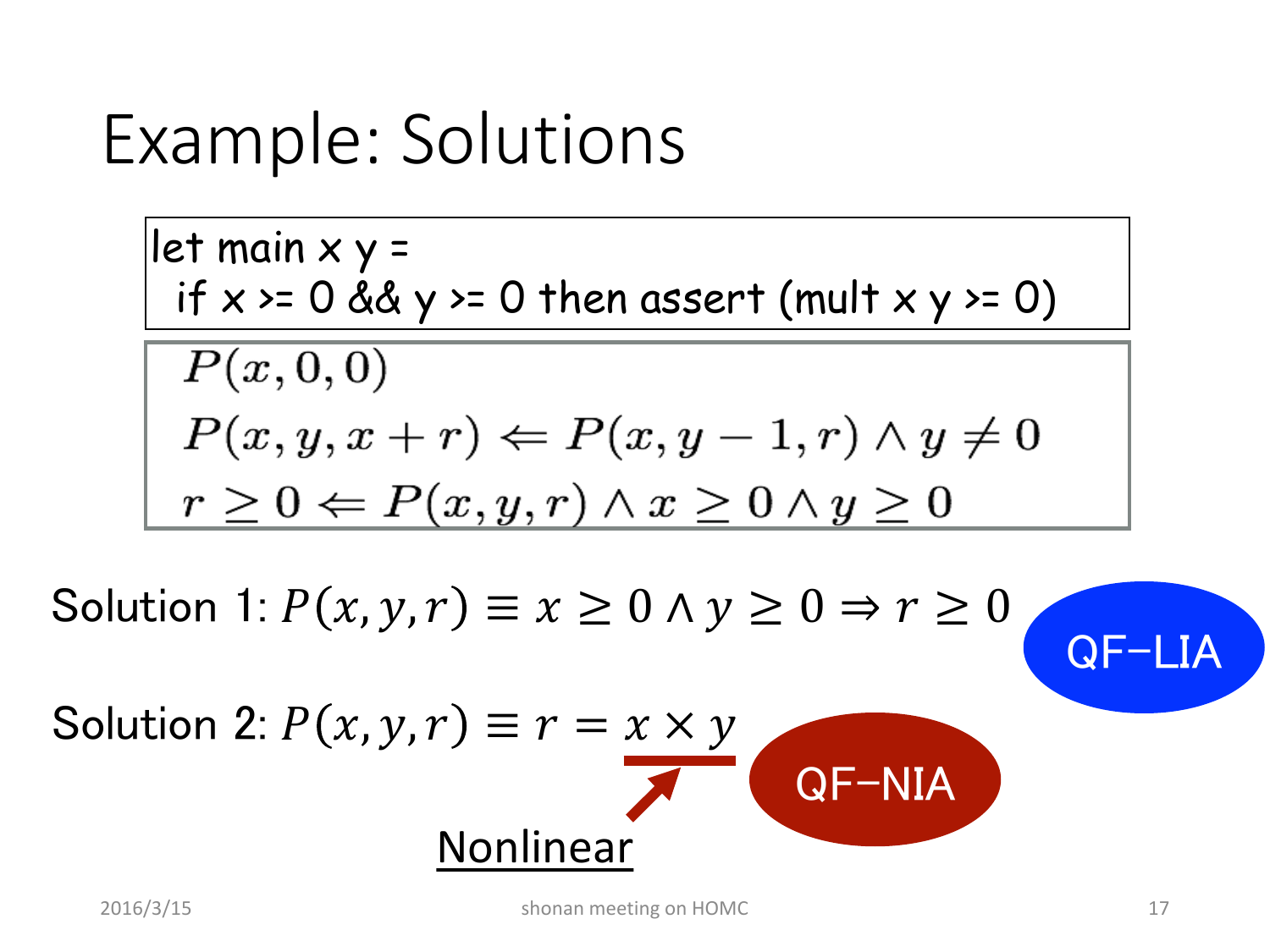#### Previous Methods for Solving Horn Clauses [U.+ '09, Terauchi '10, Gupta+ '11, …]

#### Find a solution expressible in QF-LIA (or QF-LRA)

$$
P(x, 0, 0)
$$
  
\n
$$
P(x, y, x + r) \Leftarrow P(x, y - 1, r) \land y \neq 0
$$
  
\n
$$
r \geq 0 \Leftarrow P(x, y, r) \land x \geq 0 \land y \geq 0
$$
  
\nOK Sol. 1:  $P(x, y, r) \equiv x \geq 0 \land y \geq 0 \Rightarrow r \geq 0$  QF-LIA  
\nNG Sol. 2:  $P(x, y, r) \equiv r = x \times y$  QF-NIA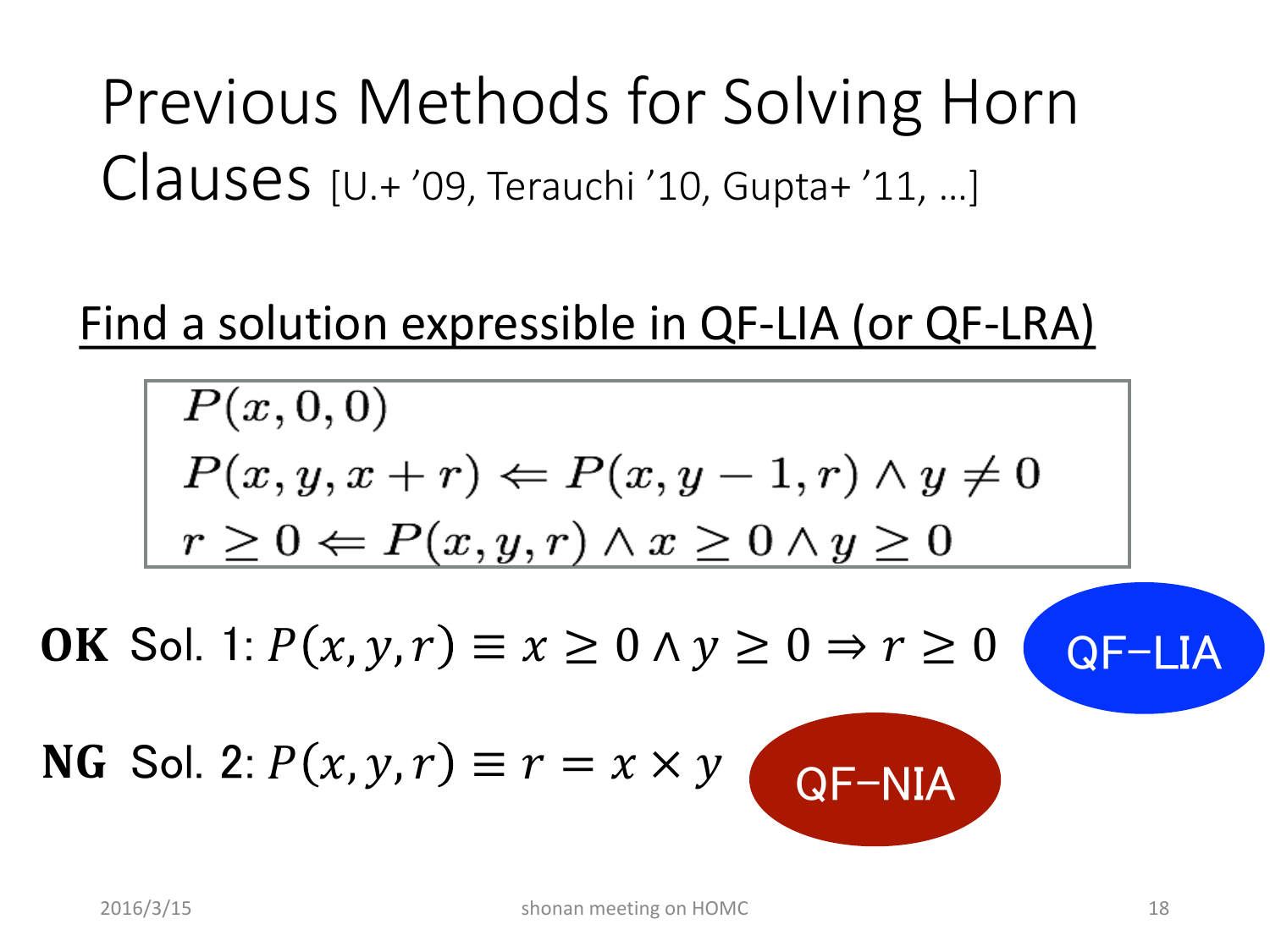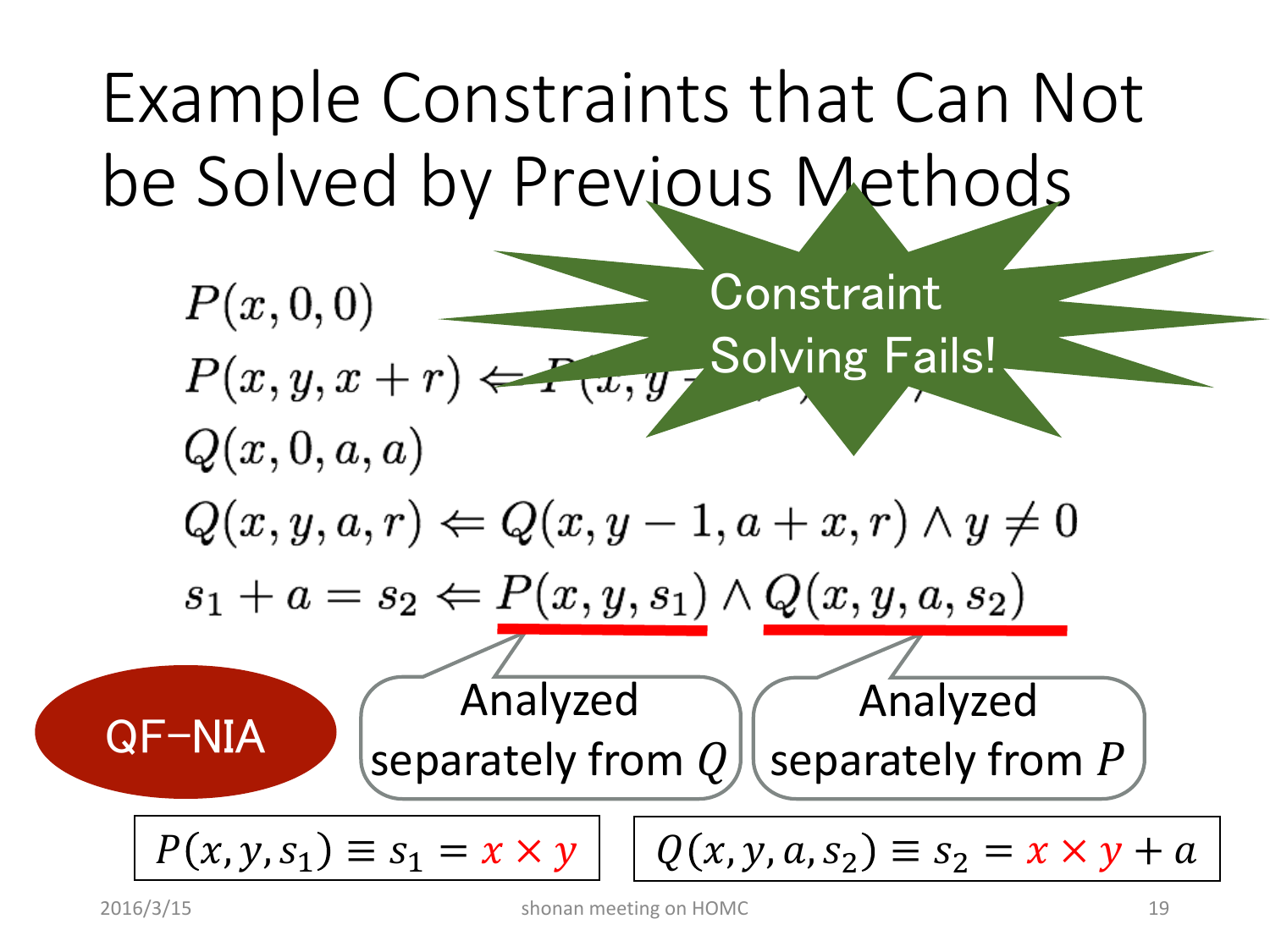## Our Constraint Solving Method

Reduce Horn constraint solving to inductive theorem proving

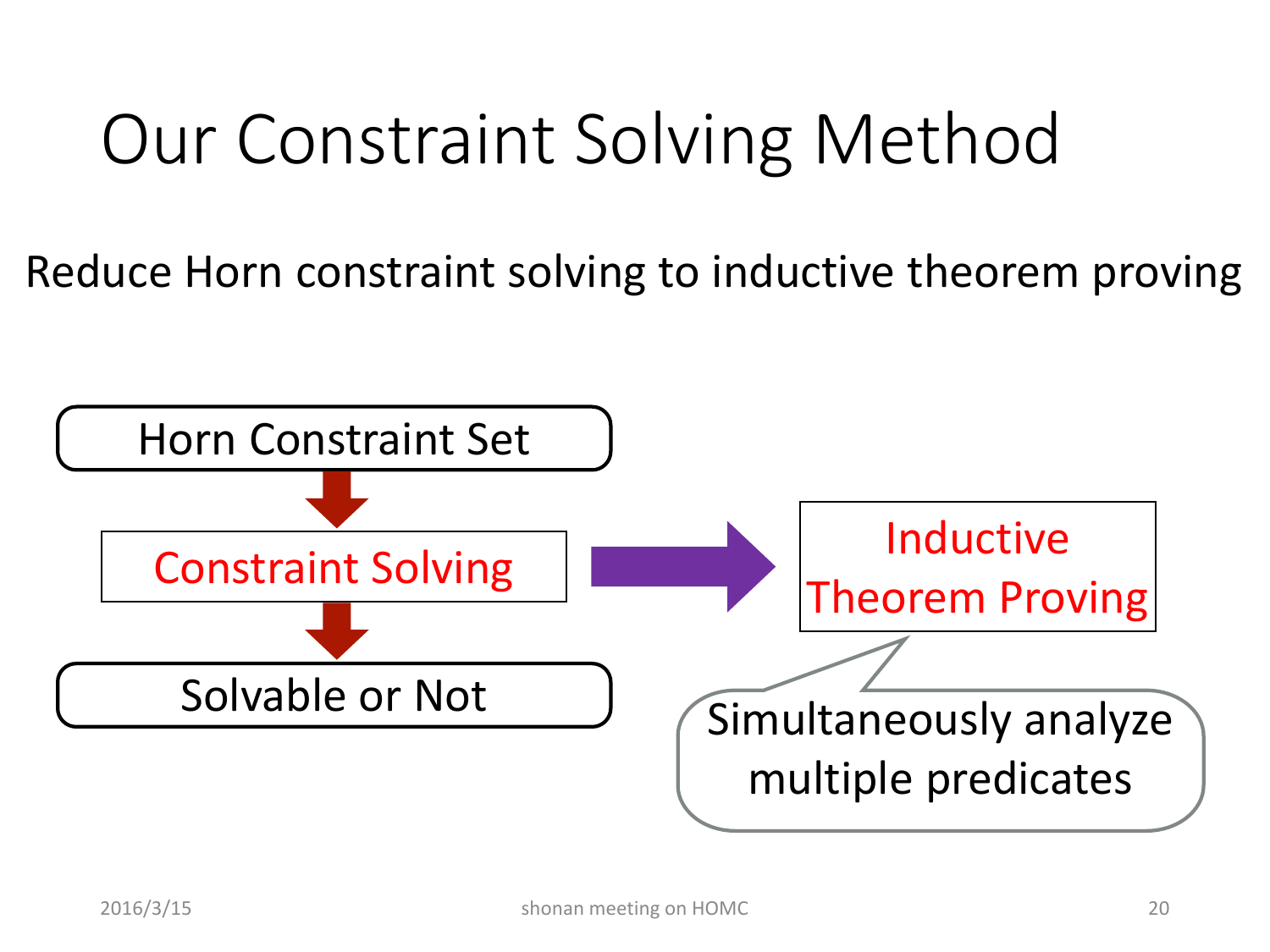## Our Constraint Solving Method

Reduce Horn constraint solving to inductive theorem proving

$$
P(x, 0, 0) \quad P(x, y, x + r) \Leftarrow P(x, y - 1, r) \land y \neq 0
$$
  
 
$$
Q(x, 0, a, a) \quad Q(x, y, a, r) \Leftarrow Q(x, y - 1, a + x, r) \land y \neq 0
$$
  
 
$$
s_1 + a = s_2 \Leftarrow P(x, y, s_1) \land Q(x, y, a, s_2)
$$



Prove goals  $= y = 0 \wedge r = 0$   $P(x, y - 1, r - x) = y \neq 0$ by induction  $P(x, y, r)$   $P(x, y, r)$ on derivation  $= y = 0 \wedge a = r \ Q(x, y - 1, a + x, r) \quad = y \neq 0$ of pred. apps.  $Q(x, y, a, r)$  $Q(x, y, a, r)$  $\forall x, y, s_1, a, s_2. P(x, y, s_1) \wedge Q(x, y, a, s_2) \Rightarrow s_1 + a = s_2$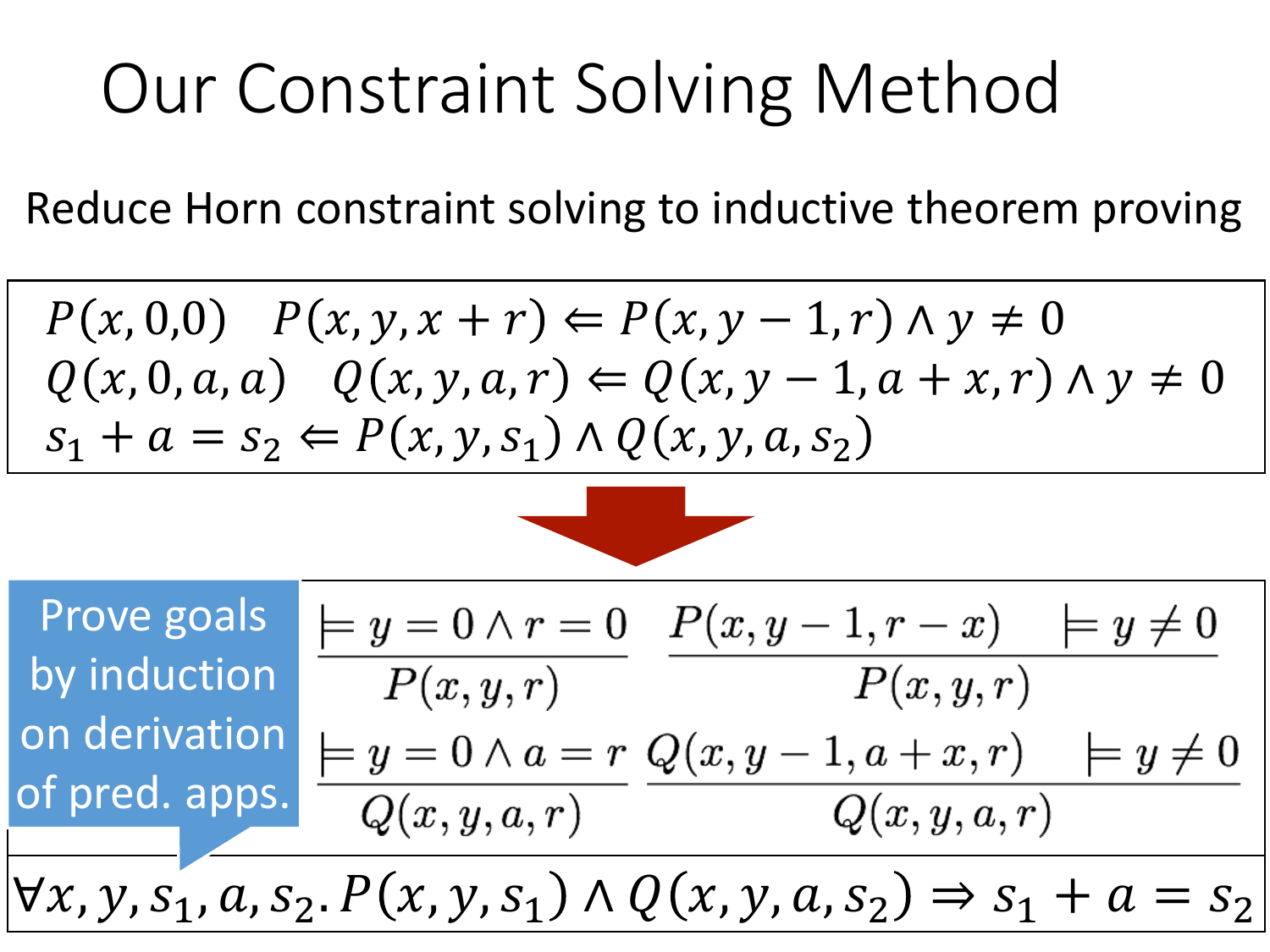#### Induction on Derivation

### $(\forall D. (\forall D'. D' \prec D \Rightarrow \psi(D')) \Rightarrow \psi(D))$ ⇓  $\forall D.\psi(D)$

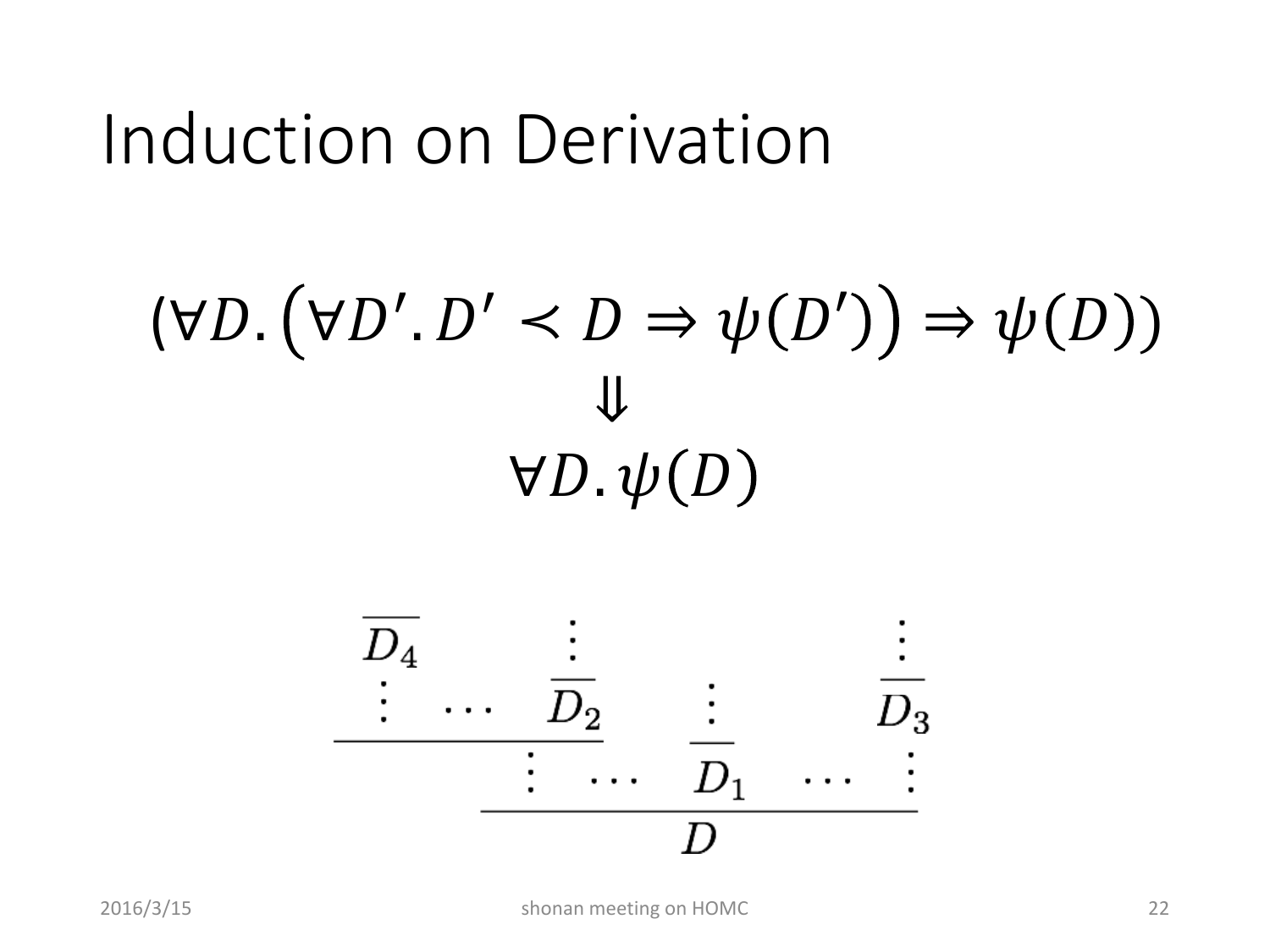#### Horn Constraint Solving:

$$
P(x,0,0)
$$
  
\n
$$
P(x,y,x+r) \Leftarrow P(x,y-1,r) \land y \neq 0
$$
  
\n
$$
Q(x,0,a,a)
$$
  
\n
$$
Q(x,y,a,r) \Leftarrow Q(x,y-1,a+x,r) \land y \neq 0
$$
  
\n
$$
s_1 + a = s_2 \Leftarrow P(x,y,s_1) \land Q(x,y,a,s_2)
$$
  
\nInduction hypotheses and lemmas  
\n
$$
Q, P(x,y,s_1), Q(x,y,a,s_2) \vdash s_1 + a = s_2
$$
  
\n
$$
\frac{\models y=0}{P(x,y,r)} \qquad \frac{Premises}{P(x,y,r)} \qquad P(x,y,r)
$$
  
\n
$$
\frac{\models y=0 \land a=r}{Q(x,y,a,r)} \qquad \frac{Q(x,y-1,a+x,r)}{Q(x,y,a,r)} \models y \neq 0
$$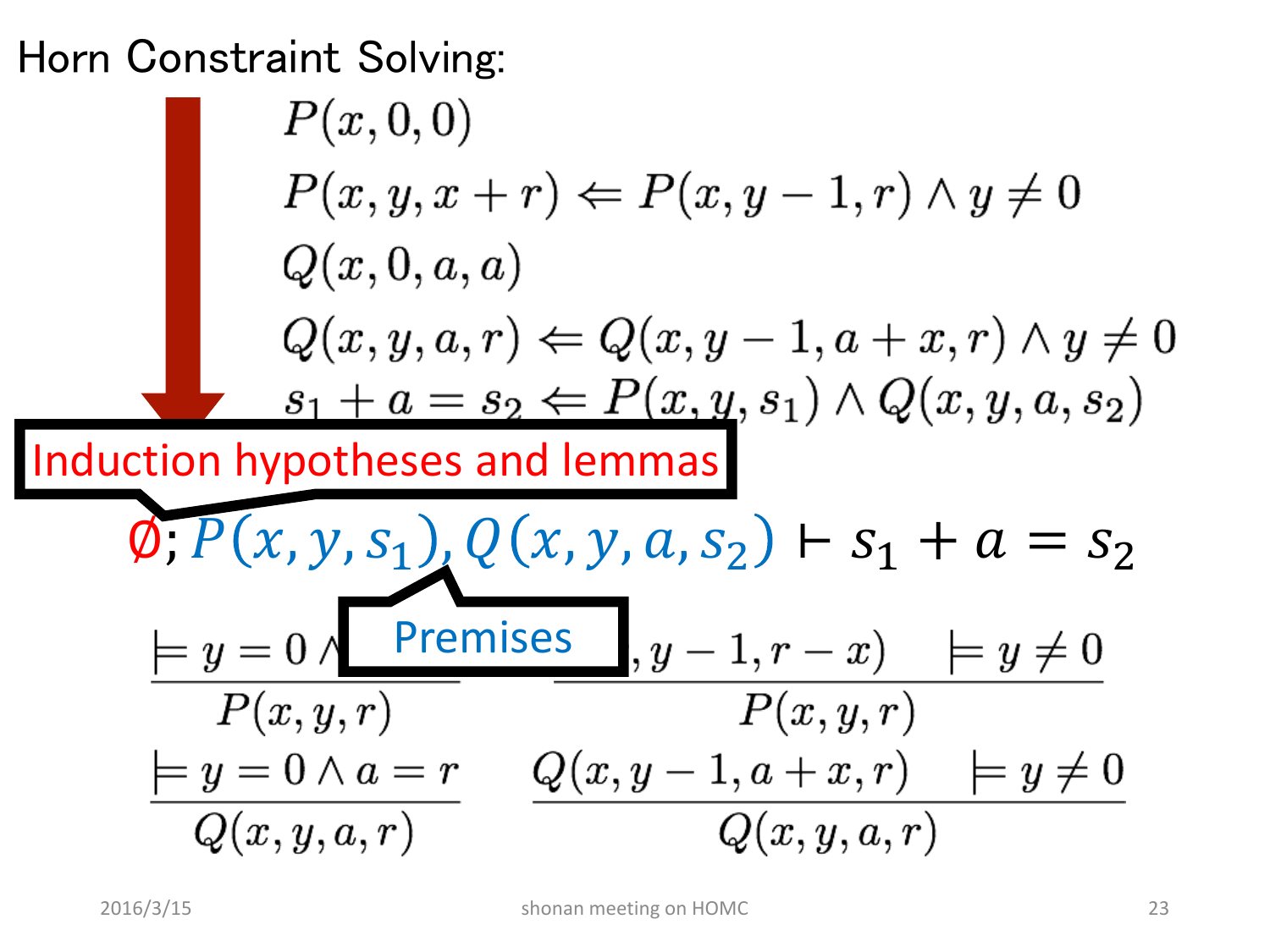$$
\frac{\begin{array}{|c|c|} \hline y=0 \wedge r=0 \\ \hline P(x,y,r) \\\hline y=0 \wedge a=r \\ \hline Q(x,y,a,r) \\\hline \end{array}}{\begin{array}{|c|c|} \hline P(x,y-1,r-x) & \hline P(x,y,r) \\ \hline Q(x,y-1,a+x,r) & \hline P(y \neq 0 \\ \hline Q(x,y,a,r) \\\hline \end{array}}
$$

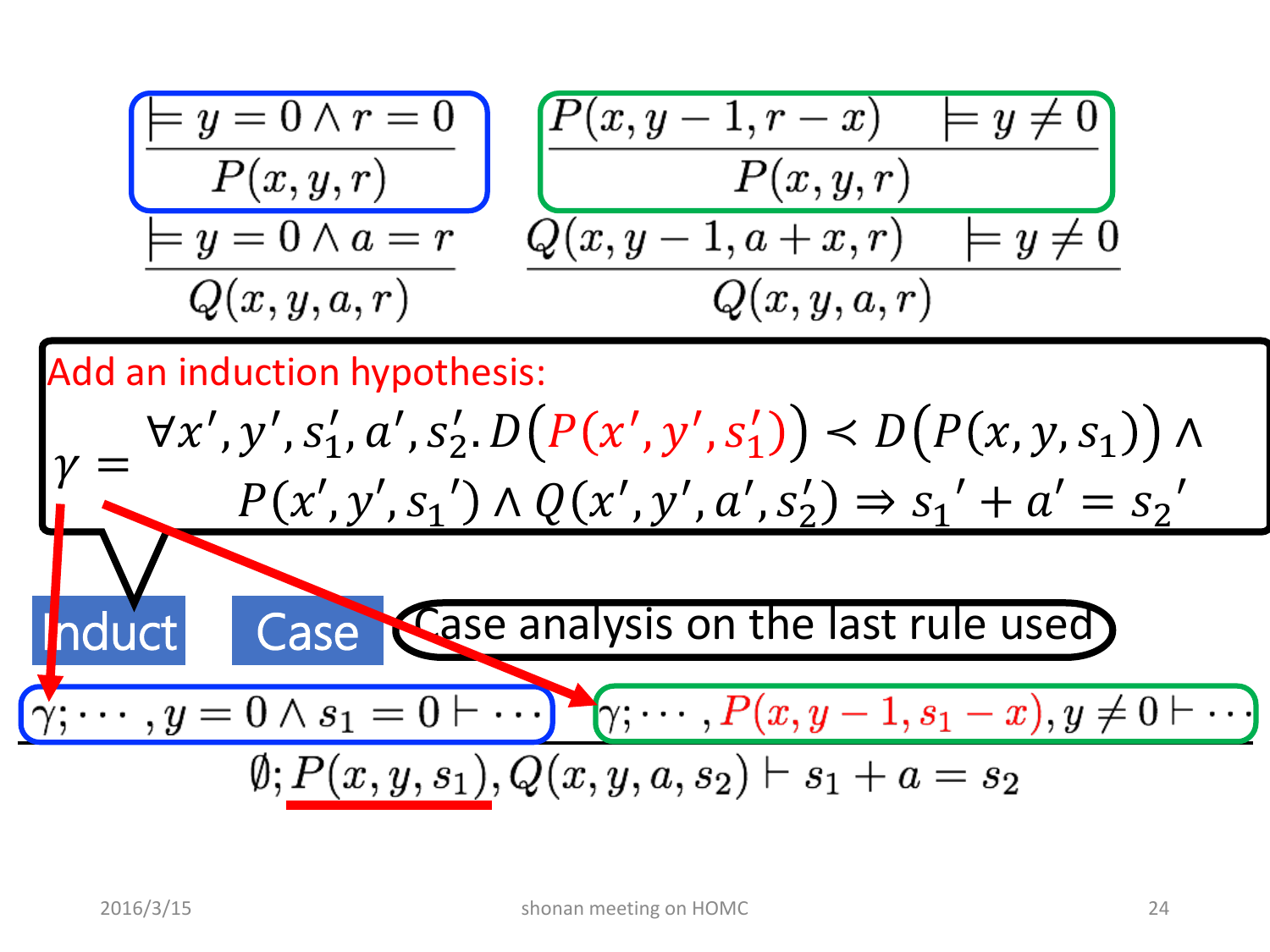$$
\frac{\begin{array}{|c|c|} \hline \hline y=0 \wedge r=0 \\\hline P(x,y,r) \\\hline y=0 \wedge a=r \\\hline Q(x,y,a,r) \\\hline \end{array}} \quad \frac{P(x,y-1,r-x) \quad \begin{array}{|c|} \hline P(x,y,r) \\\hline P(x,y,r) \\\hline Q(x,y,a,r) \\\hline \end{array}}{\text{ }\qquad \begin{array}{|c|c|} \hline Q(x,y,a,r) \\\hline \end{array}} \quad \frac{P(x,y-1,r-x) \quad \begin{array}{|c|} \hline P(x,y,c) \\\hline Q(x,y,a,r) \\\hline \end{array}}{\text{ }\qquad \begin{array}{|c|c|} \hline Q(x,y,a,r) \\\hline \end{array}}
$$

$$
\boxed{\gamma;\cdots,y=0\land s_1=0\vdash\cdots}
$$
  

$$
\emptyset; P(x,y,s_1), Q(x,y,a,s_2)\vdash s_1+a=s_2
$$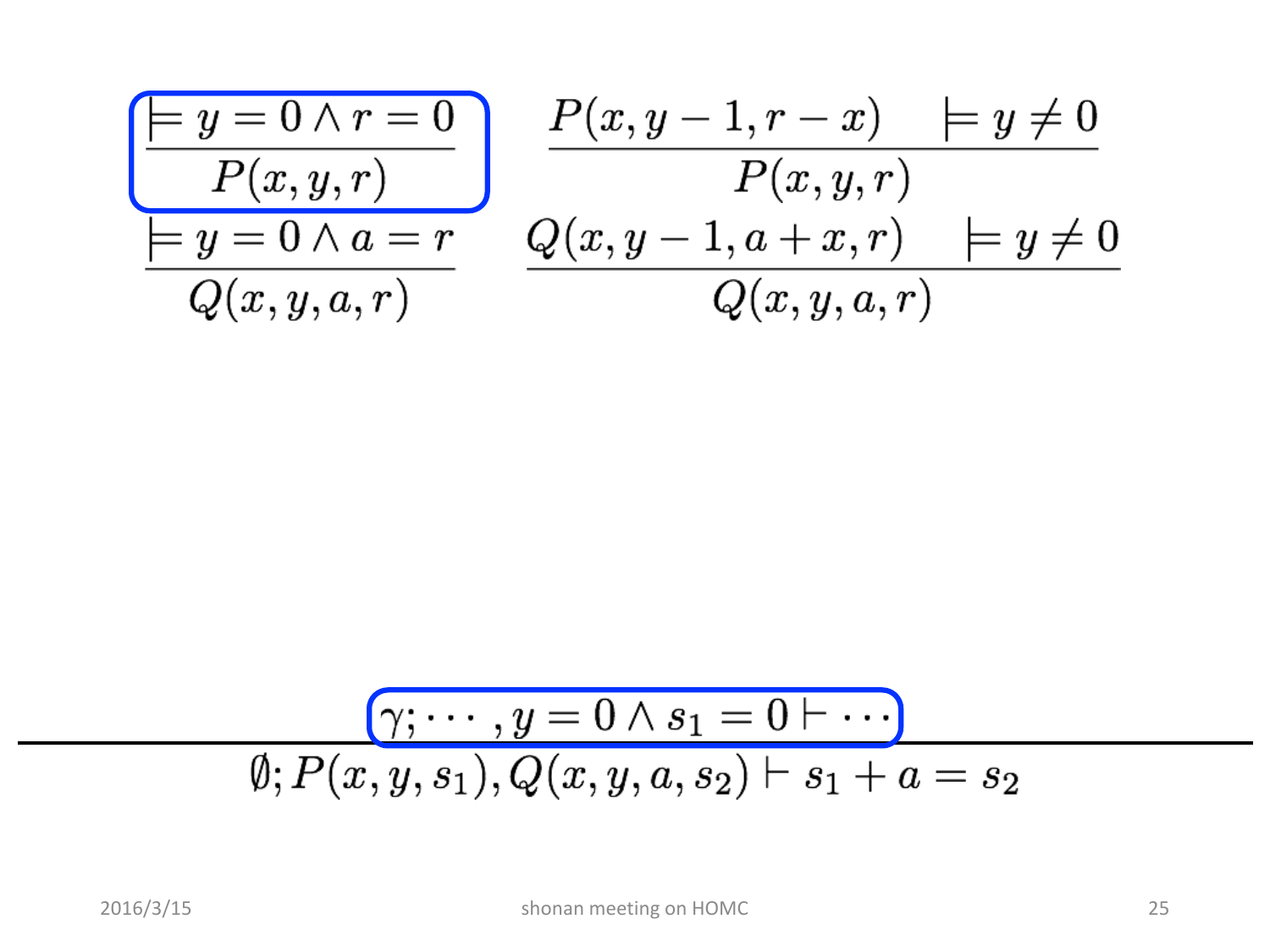$$
\frac{\begin{array}{|c|c|} \hline y=0 \land r=0 & P(x,y-1,r-x) & \models y \neq 0 \\ \hline P(x,y,r) & P(x,y,r) \\ \hline Q(x,y,a,r) & Q(x,y,a,r) & \hline Q(x,y,a,r) \end{array}
$$

Case  
\nCase  
\n
$$
\begin{array}{ll}\n\text{Case} \\
\hline\n\gamma; \cdots, \cdots \wedge y = 0 \wedge a = s_2 \vdash \cdots) & \gamma; \cdots, Q(x, y - 1, a + x, s_2), \cdots \wedge y \neq 0 \vdash \cdots \\
\hline\n\gamma; P(x, y, s_1), Q(x, y, a, s_2), y = 0 \wedge s_1 = 0 \vdash s_1 + a = s_2 \\
\hline\n\emptyset; P(x, y, s_1), Q(x, y, a, s_2) \vdash s_1 + a = s_2\n\end{array}
$$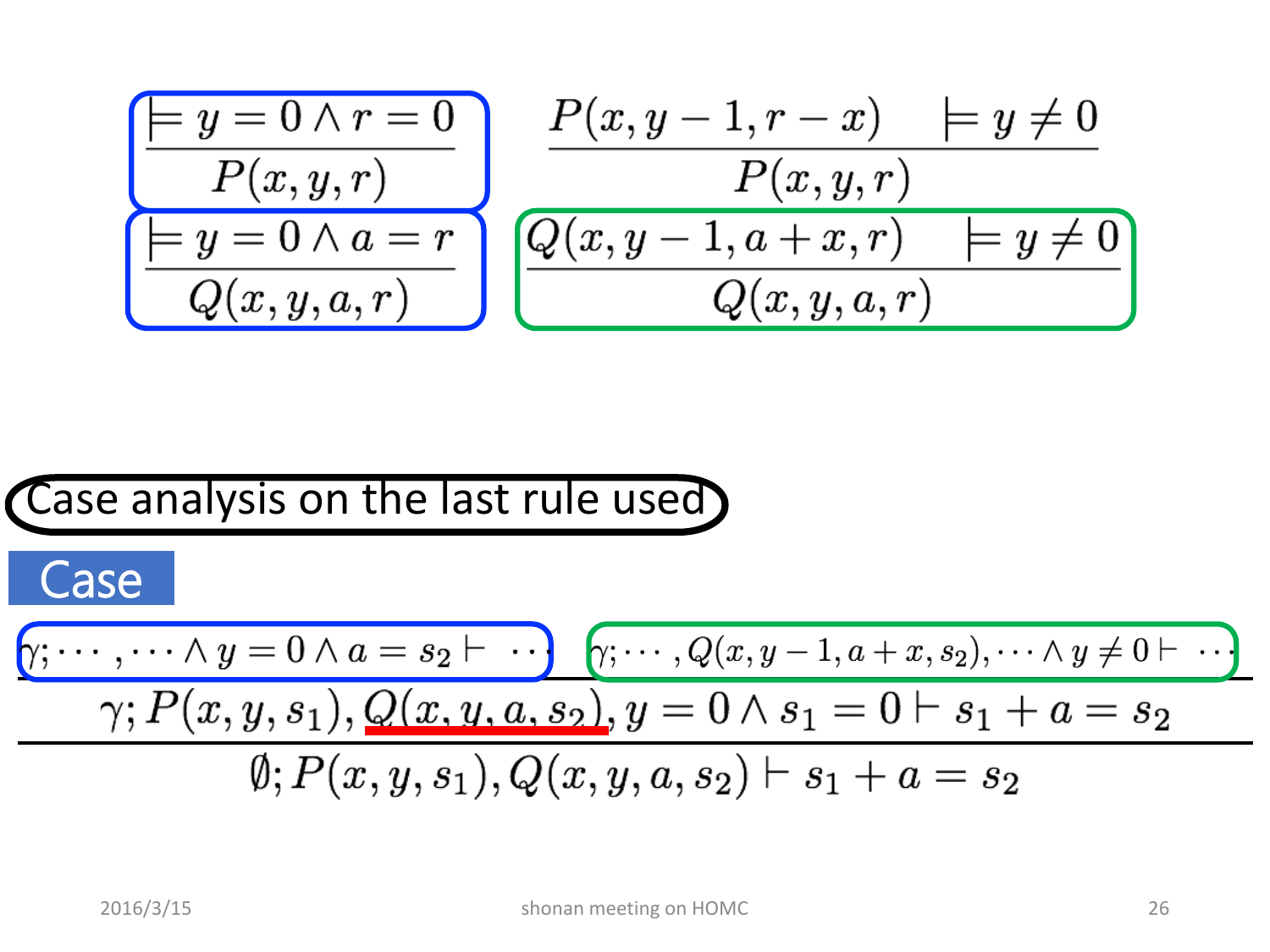$$
\begin{array}{|c|c|} \hline \hline y = 0 \land r = 0 & P(x, y - 1, r - x) & \models y \neq 0 \\ \hline P(x, y, r) & P(x, y, r) & \\ \hline Q(x, y, a, r) & Q(x, y - 1, a + x, r) & \models y \neq 0 \\ \hline \end{array}
$$

$$
\frac{(\gamma; \cdots, \cdots \land y = 0 \land a = s_2 \vdash \ \cdot \cdot)}{\gamma; P(x, y, s_1), Q(x, y, a, s_2), y = 0 \land s_1 = 0 \vdash s_1 + a = s_2}
$$
\n
$$
\emptyset; P(x, y, s_1), Q(x, y, a, s_2) \vdash s_1 + a = s_2
$$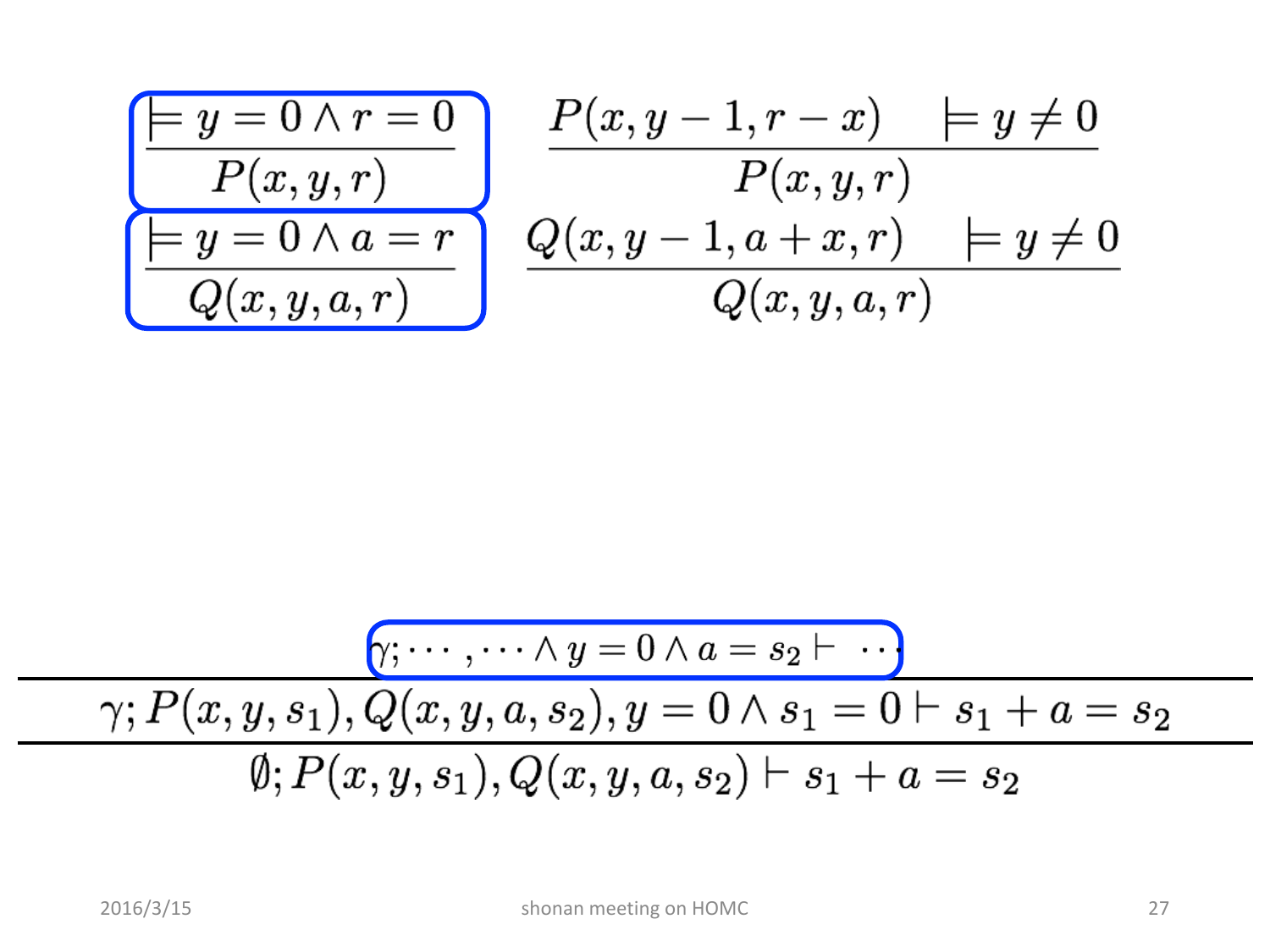$$
\frac{\begin{array}{|c|c|} \hline \hline y=0 \wedge r=0 \\\hline P(x,y,r) \\\hline y=0 \wedge a=r \\\hline Q(x,y,a,r) \\\hline \end{array}} \quad \frac{P(x,y-1,r-x) \quad \begin{array}{|c|} \hline y \neq 0 \\\hline P(x,y,r) \\\hline Q(x,y,a,r) \\\hline \end{array}}{\text{ }\quad Q(x,y,a,r) \quad \frac{Q(x,y,a,r)}{\text{ }\quad Q(x,y,a,r)}
$$

Valid

\n
$$
\begin{array}{ll}\n\text{Valid} & \models y = 0 \land s_1 = 0 \land a = s_2 \Rightarrow s_1 + a = s_2 \\
\hline\n\gamma; \dots, y = 0 \land s_1 = 0 \land a = s_2 \vdash s_1 + a = s_2 \\
\hline\n\gamma; P(x, y, s_1), Q(x, y, a, s_2), y = 0 \land s_1 = 0 \vdash s_1 + a = s_2 \\
\hline\n\emptyset; P(x, y, s_1), Q(x, y, a, s_2) \vdash s_1 + a = s_2\n\end{array}
$$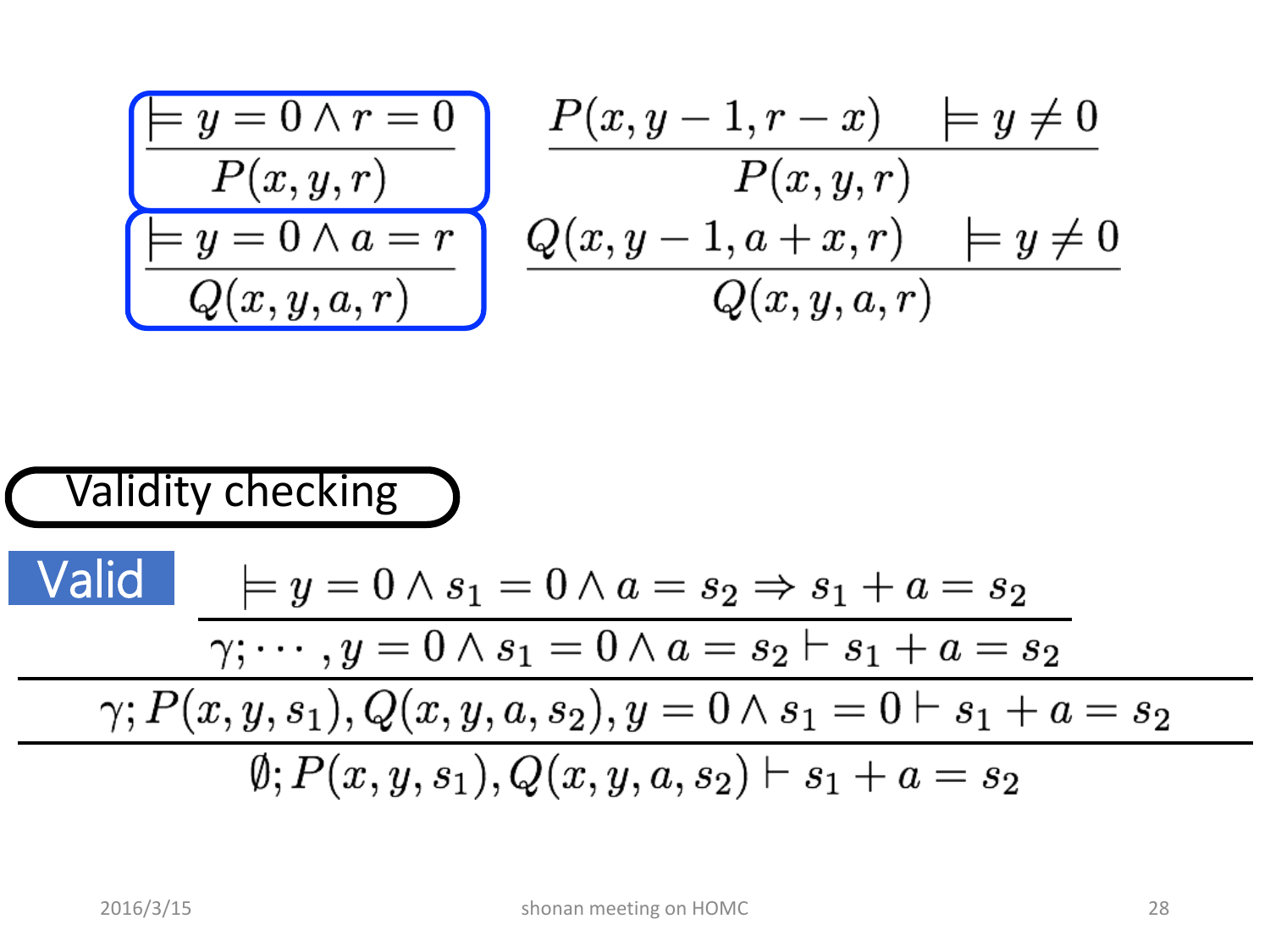$$
\frac{\begin{array}{|c|c|} \hline y=0 \wedge r=0 & P(x,y-1,r-x) & \models y \neq 0 \\ \hline P(x,y,r) & P(x,y,r) \\ \hline Q(x,y,a,r) & Q(x,y,a,r) & \hline \end{array}
$$

$$
\overbrace{\gamma; P(x,y,s_1), Q(x,y,a,s_2), y=0 \land s_1=0 \vdash s_1 + a=s_2}_{\emptyset; P(x,y,s_1), Q(x,y,s_1), Q(x,y,a,s_2) \vdash s_1 + a=s_2}
$$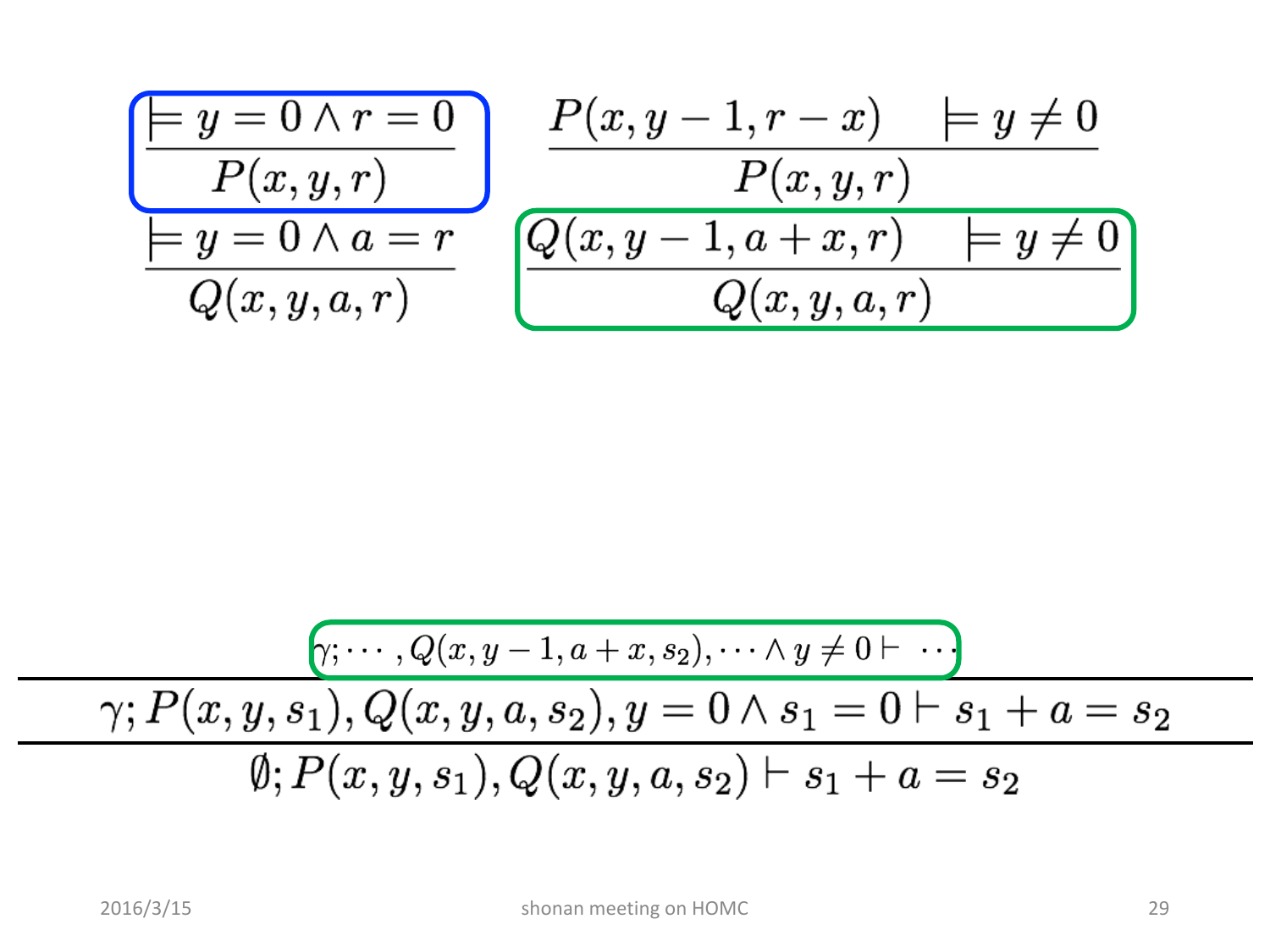$$
\frac{\begin{array}{|c|c|} \hline \hline &p(y=0 \land r=0) & P(x,y-1,r-x) & \hline &p(x,y,r) \\ \hline &P(x,y,r) & P(x,y,r) & \hline \hline &Q(x,y,a,r) & \hline &Q(x,y,a,r) & \hline \hline \hline \end{array}
$$

$$
\frac{\text{Valid}}{\gamma; \cdots, Q(x, y - 1, a + x, s_2), y = 0 \land s_1 + a = s_2} \times \frac{\gamma; \cdots, Q(x, y - 1, a + x, s_2), y = 0 \land s_1 = 0 \land y \neq 0 \vdash s_1 + a = s_2} \times \frac{\gamma; P(x, y, s_1), Q(x, y, a, s_2), y = 0 \land s_1 = 0 \vdash s_1 + a = s_2} \emptyset; P(x, y, s_1), Q(x, y, a, s_2) \vdash s_1 + a = s_2}
$$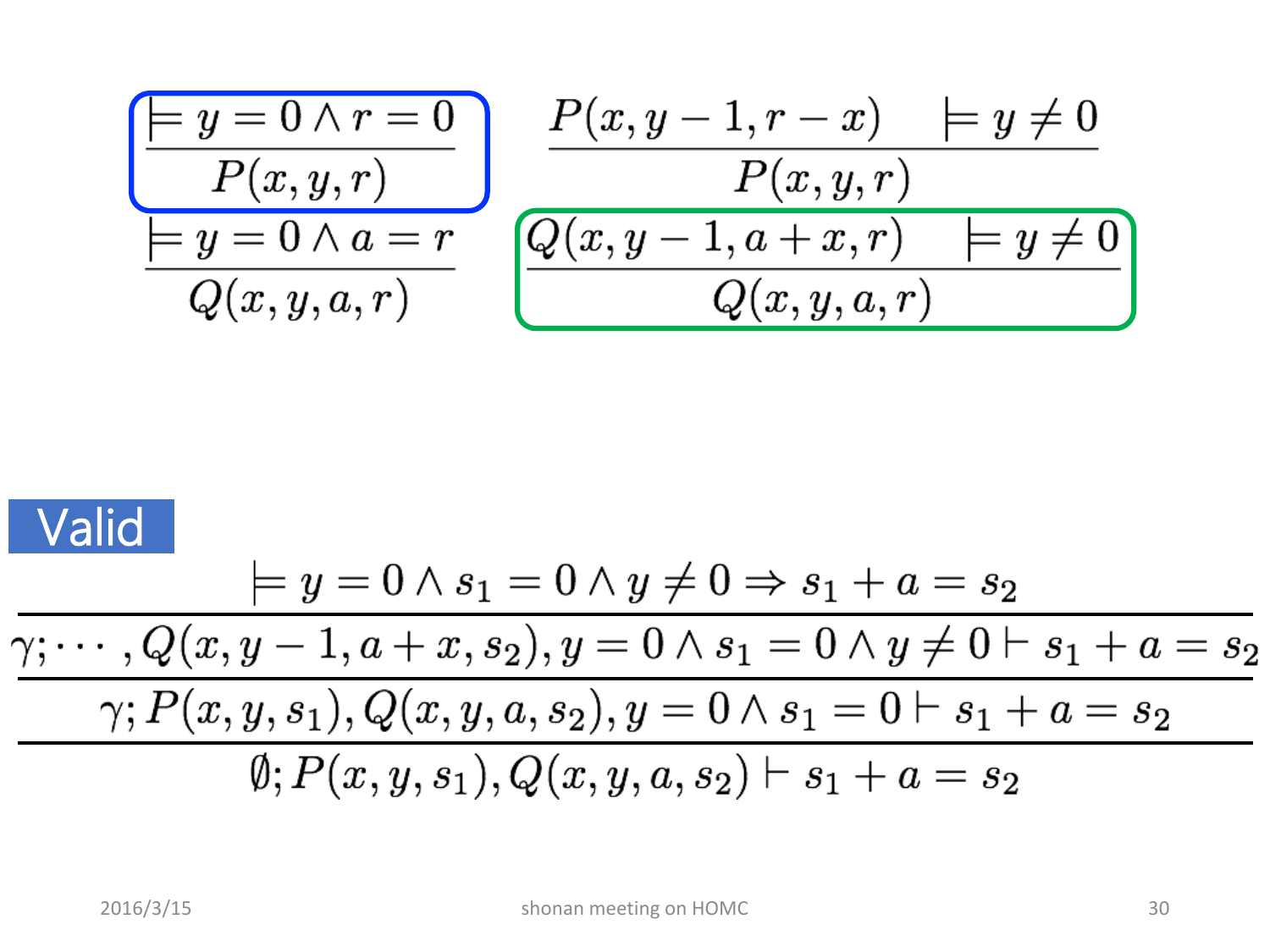$$
\frac{\models y = 0 \land r = 0 \quad P(x, y, -1, r - x) \quad \middle| \quad y \neq 0}{P(x, y, r)} \newline \frac{\models y = 0 \land a = r \quad Q(x, y - 1, a + x, r) \quad \middle| \quad y \neq 0}{Q(x, y, a, r)} \newline
$$

$$
\overbrace{\emptyset; P(x,y,s_1), Q(x,y,a,s_2) \vdash s_1 + a = s_2}^{\boxed{\gamma; \cdots, P(x,y-1,s_1-x), y \neq 0 \vdash \cdots}
$$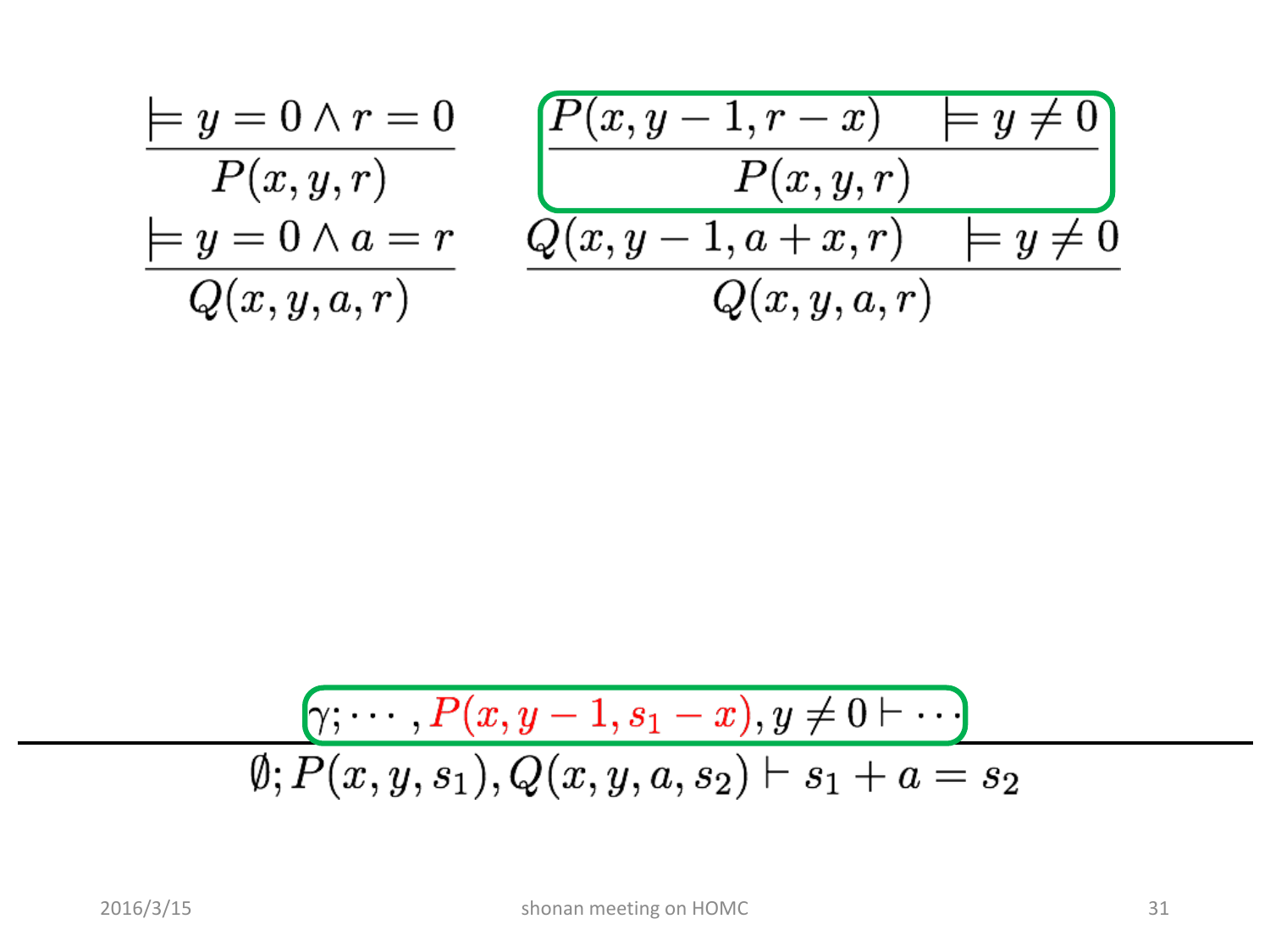$$
\frac{y = 0 \land r = 0 \quad P(x, y, -1, r - x) \quad y \neq 0}{P(x, y, r)}
$$
\n
$$
\frac{y = 0 \land a = r \quad Q(x, y - 1, a + x, r) \quad y \neq 0}{Q(x, y, a, r)}
$$

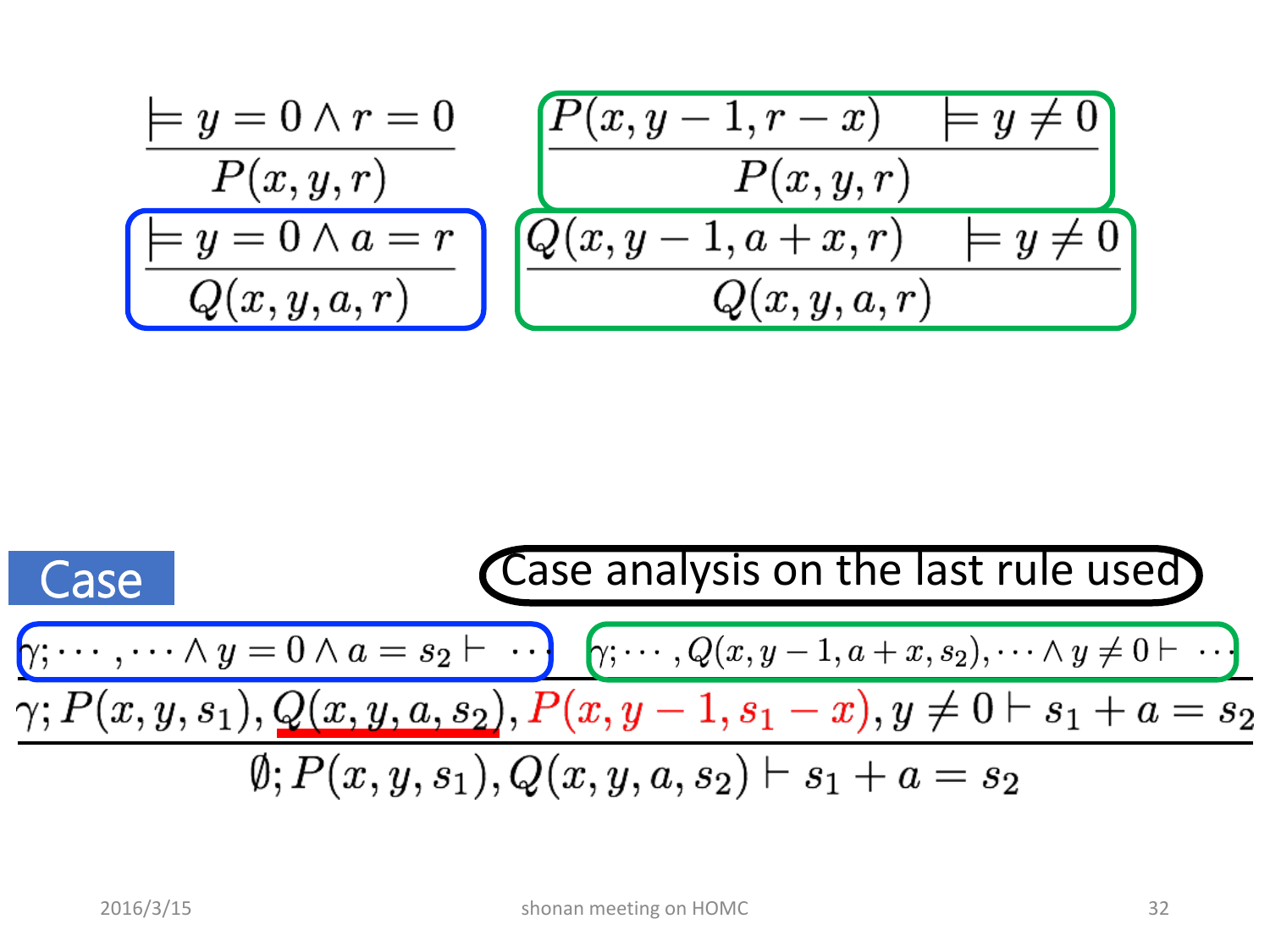$$
\frac{y = 0 \land r = 0 \quad P(x, y, r) \quad P(x, y, r)}{P(x, y, r)} \quad \frac{P(x, y - 1, r - x) \quad y \neq 0}{P(x, y, r)} \quad \frac{Q(x, y - 1, a + x, r) \quad y \neq 0}{Q(x, y, a, r)}
$$

$$
\frac{\gamma; P(x, y, s_1), Q(x, y, a, s_2), P(x, y - 1, s_1 - x), y \neq 0 \vdash s_1 + a = s_2}{\emptyset; P(x, y, s_1), Q(x, y, a, s_2) \vdash s_1 + a = s_2}
$$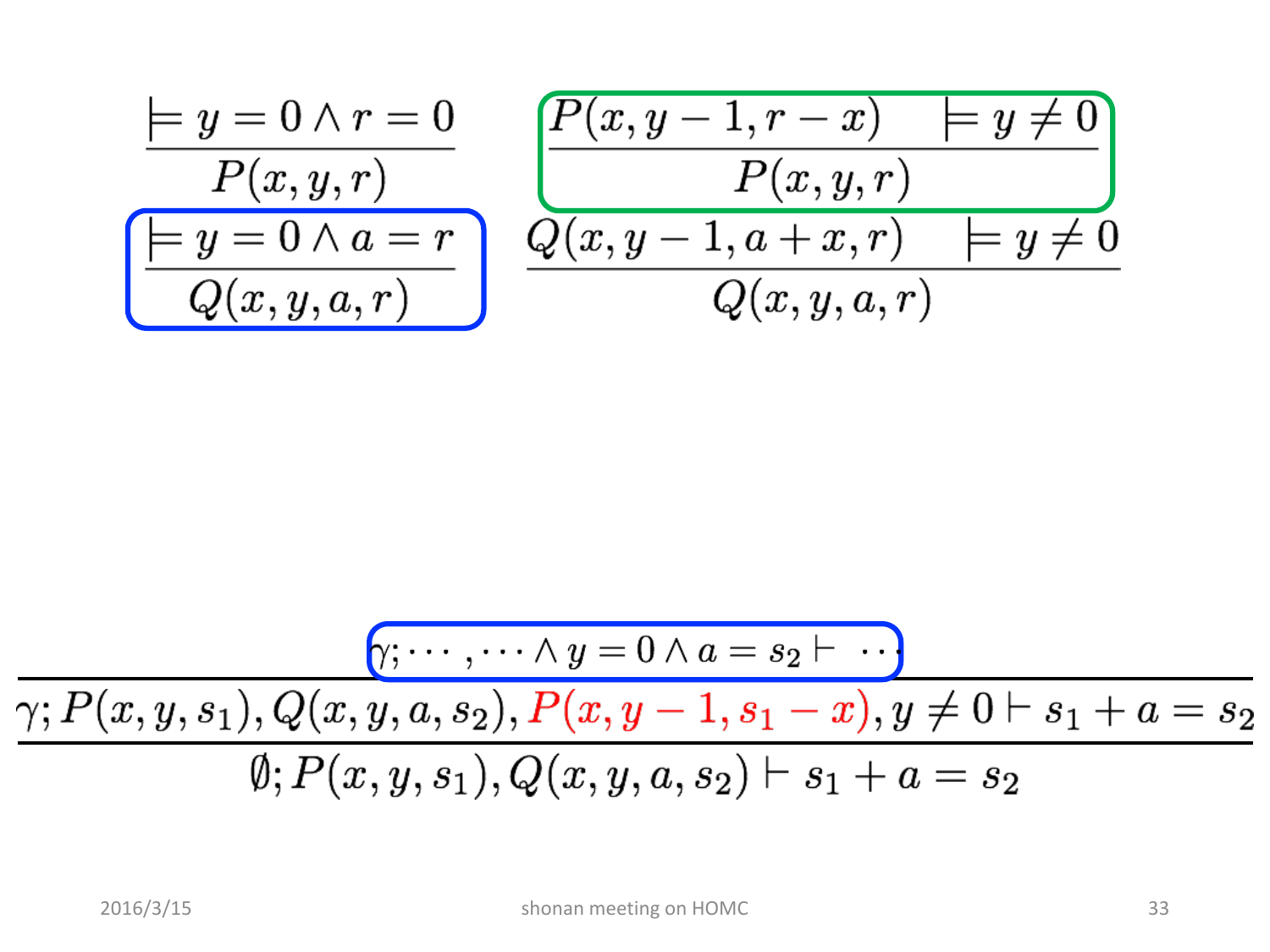$$
\frac{y = 0 \land r = 0 \quad P(x, y, r) \quad P(x, y, r)}{P(x, y, r)} \quad \frac{P(x, y - 1, r - x) \quad y \neq 0}{P(x, y, r)} \quad \frac{Q(x, y - 1, a + x, r) \quad y \neq 0}{Q(x, y, a, r)}
$$

$$
\begin{array}{|c|c|} \hline \text{Valid} & \models y \neq 0 \land y = 0 \land a = s_2 \Rightarrow s_1 + a = s_2 \\ \hline \hline \gamma; \dots, y \neq 0 \land y = 0 \land a = s_2 \vdash s_1 + a = s_2 \\ \hline \gamma; P(x, y, s_1), Q(x, y, a, s_2), P(x, y - 1, s_1 - x), y \neq 0 \vdash s_1 + a = s_2 \\ \hline \emptyset; P(x, y, s_1), Q(x, y, a, s_2) \vdash s_1 + a = s_2 \hline \end{array}
$$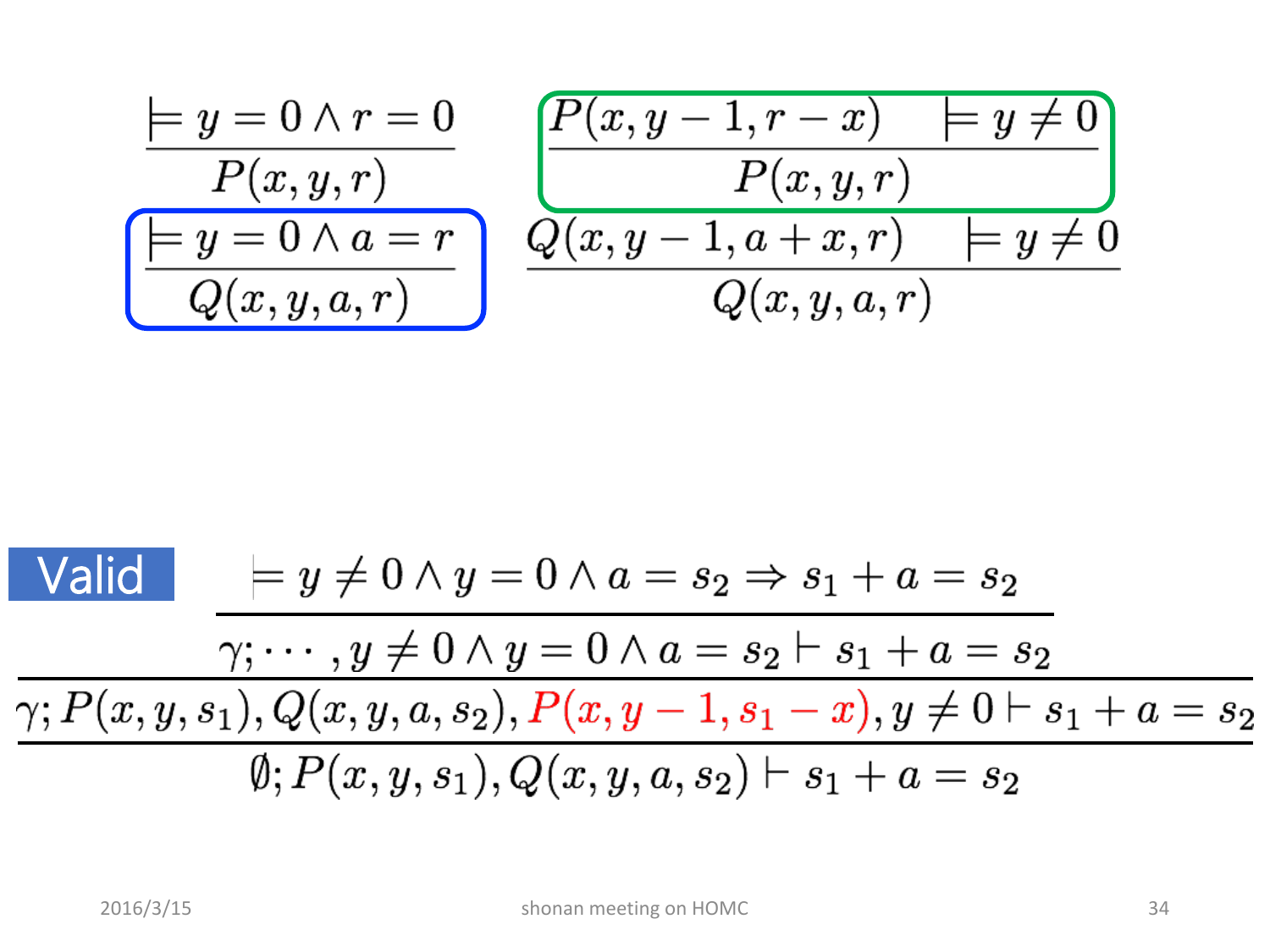$$
\frac{\models y = 0 \land r = 0 \quad P(x, y, r) \quad P(x, y, r)}{P(x, y, r)} \quad \frac{P(x, y - 1, r - x) \quad \middle| \quad y \neq 0 \quad P(x, y, r) \quad P(x, y, r) \quad P(x, y, r) \quad P(y \neq 0 \quad Q(x, y, a, r))}
$$

$$
\overbrace{\gamma ; P(x,y,s_1), Q(x,y,a,s_2), P(x,y-a,s_1) + \cdots \atop \emptyset; P(x,y,s_1), Q(x,y,s_1), Q(x,y,a,s_2) \vdash s_1 + a = s_2}^{\qquad \qquad \gamma ; P(x,y,s_1), Q(x,y,a,s_2) \vdash s_1 + a = s_2}
$$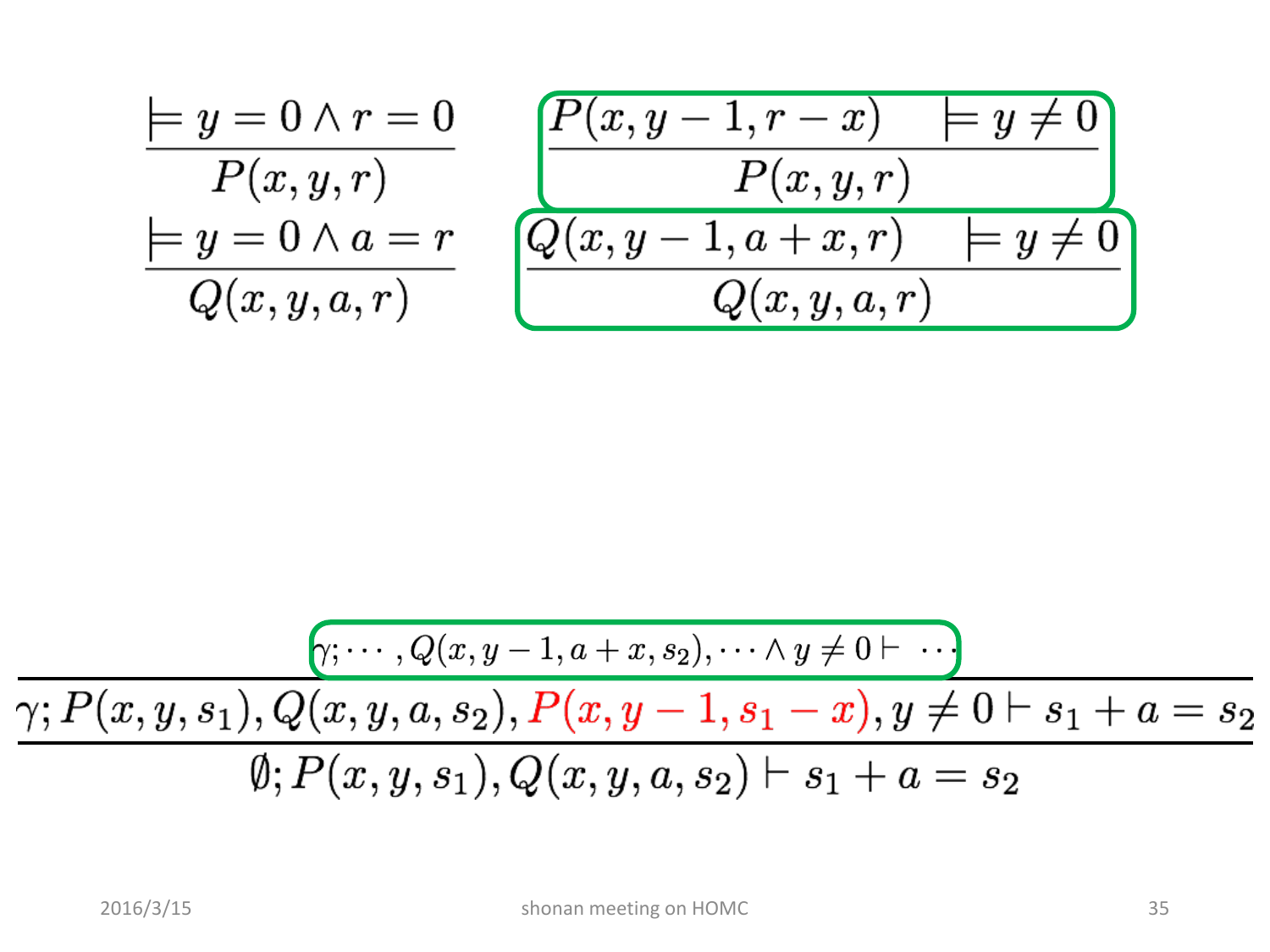$$
\frac{y}{y} = 0 \land r = 0 \quad P(x, y, r)
$$
\n
$$
y = y = 0 \land a = r
$$
\n
$$
Q(x, y, a, r)
$$
\n
$$
Q(x, y, a, r)
$$
\n
$$
Q(x, y, a, r)
$$
\n
$$
Q(x, y, a, r)
$$
\n
$$
Q(x, y, a, r)
$$
\n
$$
Q(x, y, a, r)
$$
\n
$$
Q(x, y, a, r)
$$
\n
$$
Q(x, y, a, r)
$$
\n
$$
Q(x, y, a, r)
$$
\n
$$
Q(x, y, a, r)
$$
\n
$$
Q(x, y, a, r)
$$
\n
$$
Q(x, y, a, r)
$$
\n
$$
Q(x, y, a, r)
$$
\n
$$
Q(x, y, a, r)
$$
\n
$$
Q(x, y, a, r)
$$
\n
$$
Q(x, y, a, r)
$$
\n
$$
Q(x, y, a, r)
$$
\n
$$
Q(x, y, a, r)
$$
\n
$$
Q(x, y, a, r)
$$
\n
$$
Q(x, y, a, r)
$$
\n
$$
Q(x, y, a, r)
$$
\n
$$
Q(x, y, a, r)
$$
\n
$$
Q(x, y, a, r)
$$
\n
$$
Q(x, y, a, r)
$$
\n
$$
Q(x, y, a, r)
$$
\n
$$
Q(x, y, a, r)
$$
\n
$$
Q(x, y, a, r)
$$
\n
$$
Q(x, y, a, r)
$$
\n
$$
Q(x, y, a, r)
$$
\n
$$
Q(x, y, a, r)
$$
\n
$$
Q(x, y, a, r)
$$
\n
$$
Q(x, y, a, r)
$$
\n
$$
Q(x, y, a, r)
$$
\n
$$
Q(x, y, a, r)
$$
\n
$$
Q(x, y, a, r)
$$
\n
$$
Q(x, y, a, r)
$$
\n
$$
Q(x, y, a, r)
$$
\n
$$
Q(x, y, a, r)
$$
\n
$$
Q(x, y, a, r)
$$
\n
$$
Q(x,
$$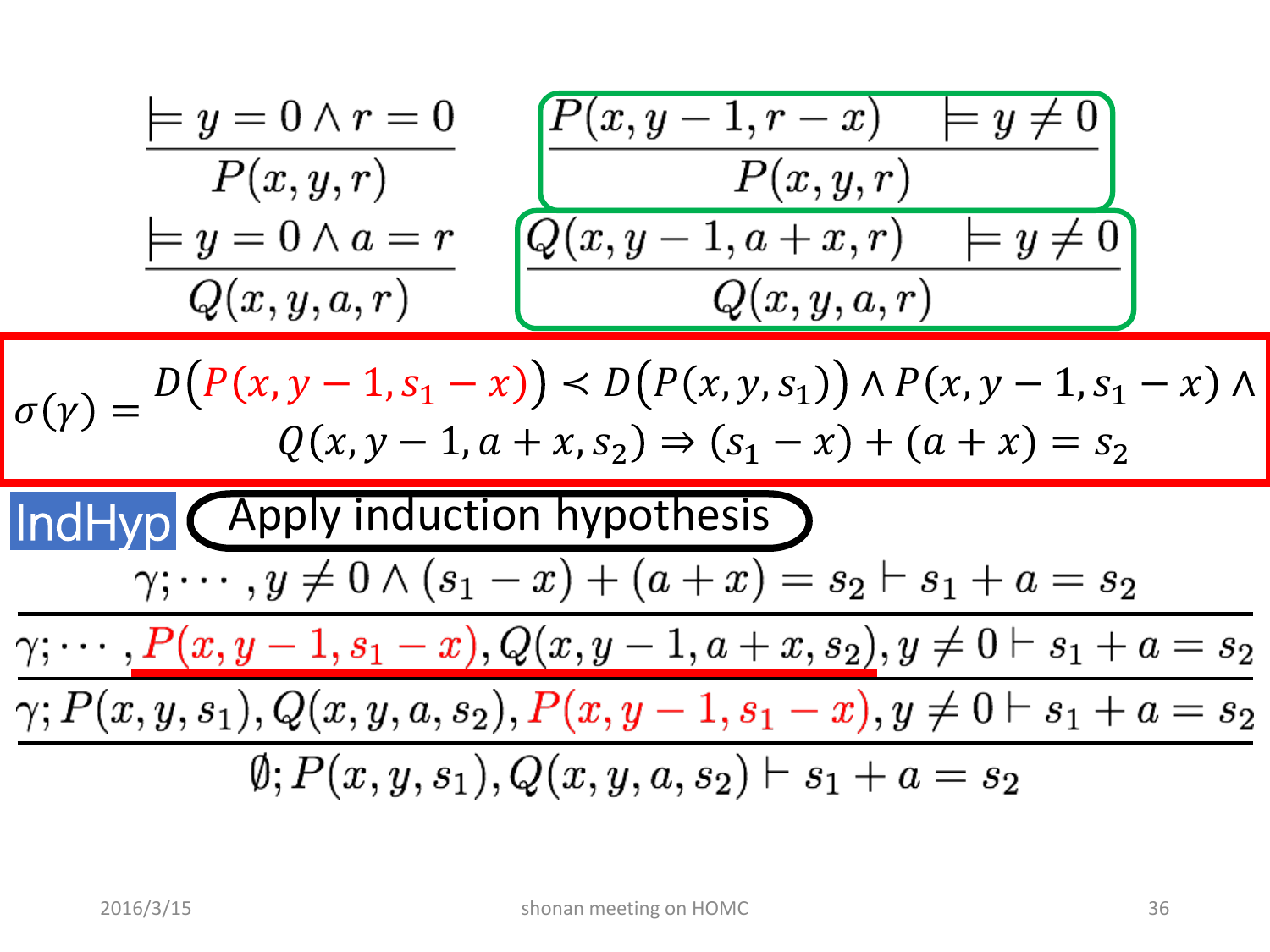$$
\frac{\models y = 0 \land r = 0}{P(x, y, r)} \qquad \frac{P(x, y - 1, r - x) \quad \middle| \quad y \neq 0}{P(x, y, r)}
$$
\n
$$
\frac{\models y = 0 \land a = r}{Q(x, y, a, r)} \qquad \frac{Q(x, y - 1, a + x, r) \quad \middle| \quad y \neq 0}{Q(x, y, a, r)}
$$

$$
\begin{array}{c|c} \hline \text{Valic} & = & y \neq 0 \wedge (s_1 - x) + (a + x) = s_2 \Rightarrow s_1 + a = s_2 \\ \hline \hline \gamma; \cdots, y \neq 0 \wedge (s_1 - x) + (a + x) = s_2 \vdash s_1 + a = s_2 \\ \hline \gamma; \cdots, P(x, y - 1, s_1 - x), Q(x, y - 1, a + x, s_2), y \neq 0 \vdash s_1 + a = s_2 \\ \hline \gamma; P(x, y, s_1), Q(x, y, a, s_2), P(x, y - 1, s_1 - x), y \neq 0 \vdash s_1 + a = s_2 \\ \hline \emptyset; P(x, y, s_1), Q(x, y, a, s_2) \vdash s_1 + a = s_2 \\ \hline \text{SVDM} & \text{SDDM} & \text{SDDM} & \text{SDDM} & \text{SDDM} \end{array}
$$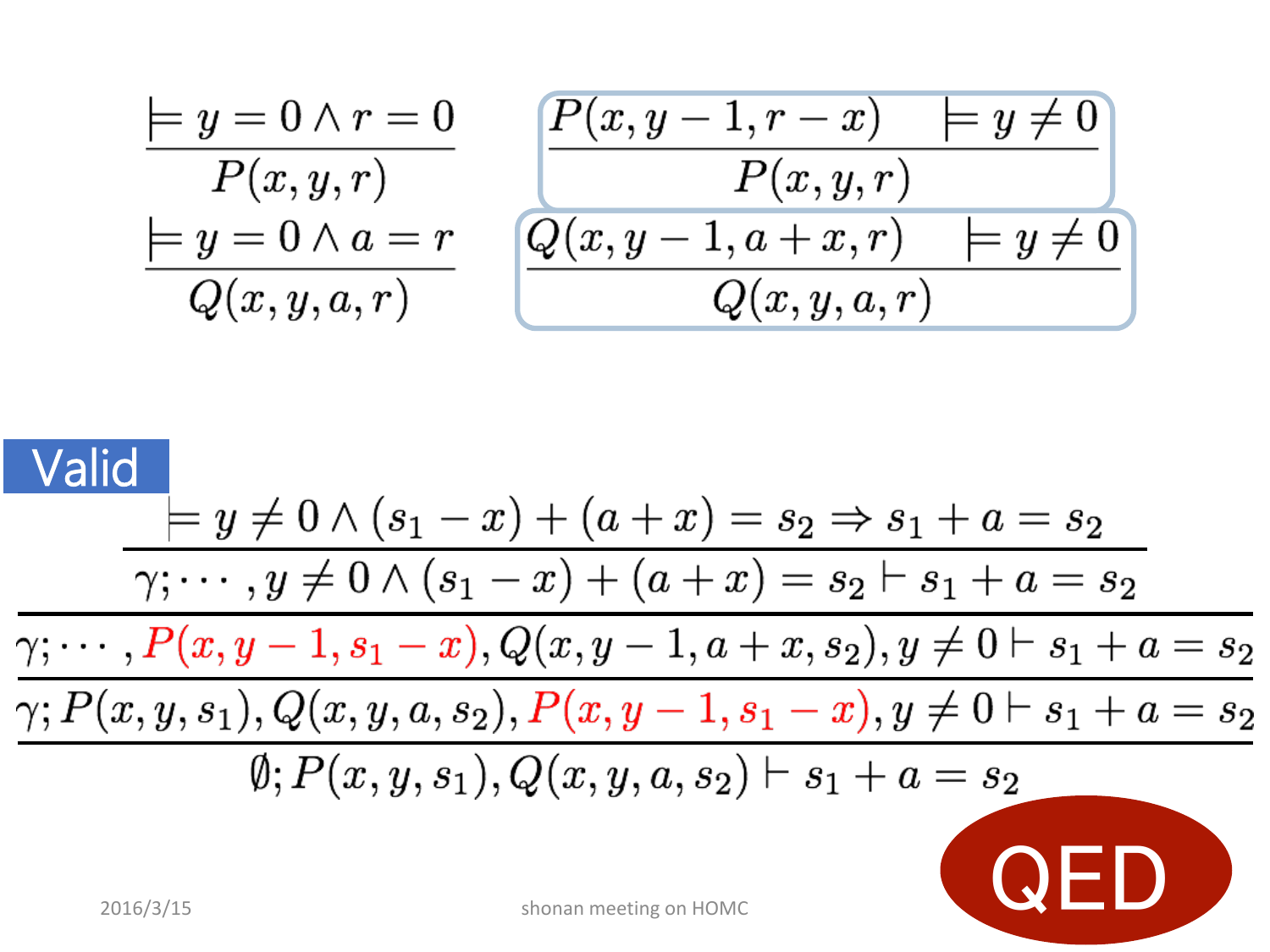## Automating Induction

- Use an off-the-shelf SMT solver
	- Provide powerful and efficient reasoning about data structures such as integers, reals, ADTs, arrays, …
- Adopt the following rule application strategy:
	- Repeatedly apply INDHYP until no new premises are added
	- Select some pred. app.  $P(\tilde{t})$  in a fair manner and apply INDUCT
	- Apply CASE whenever **INDUCT** is applied
	- Apply VALID whenever a new premise is added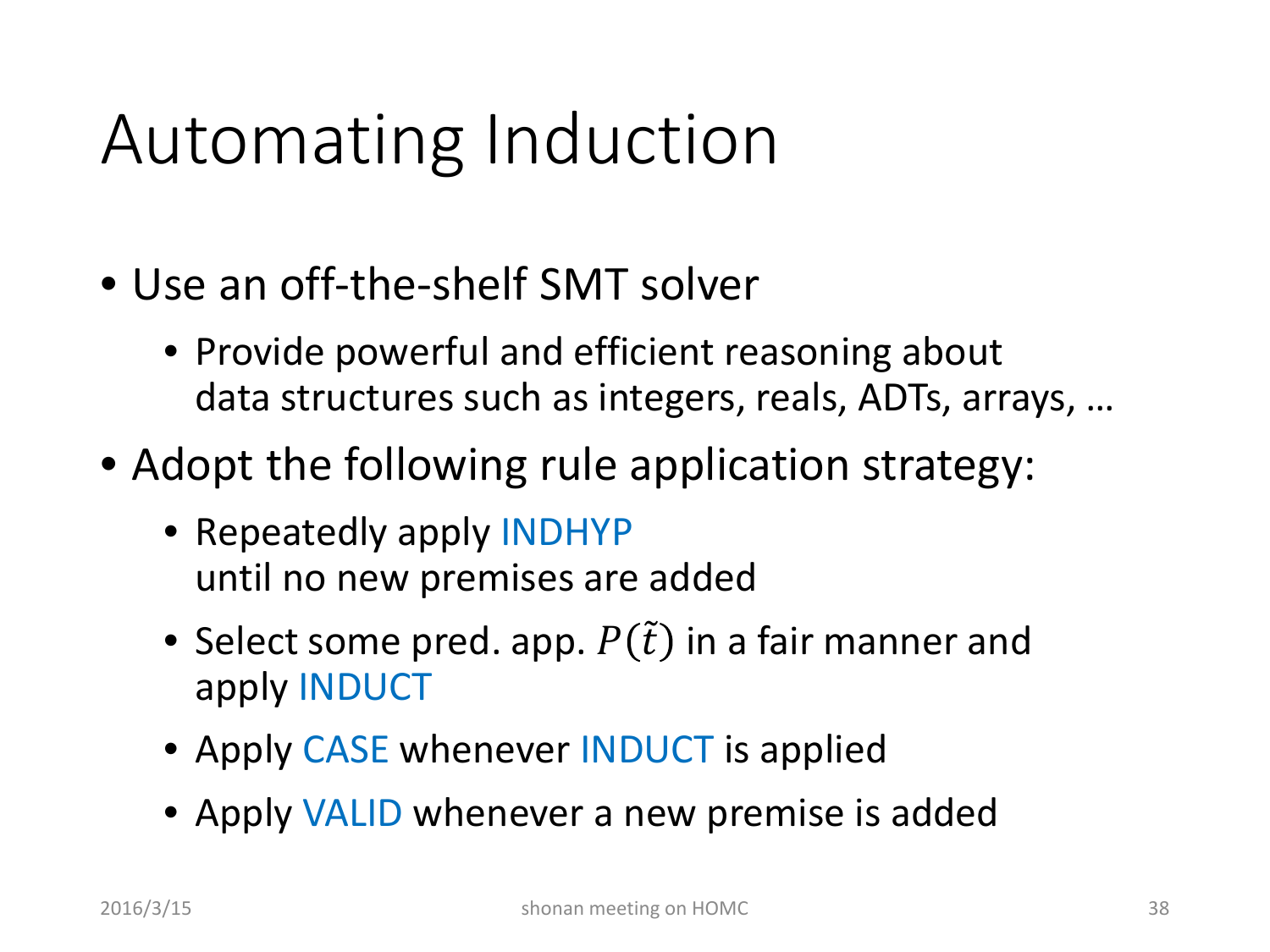#### Implementation

- As a backend solver for Refinement Caml
- Use Z3 as the underlying SMT solver
- Support:
	- User specified lemmas
	- Refutation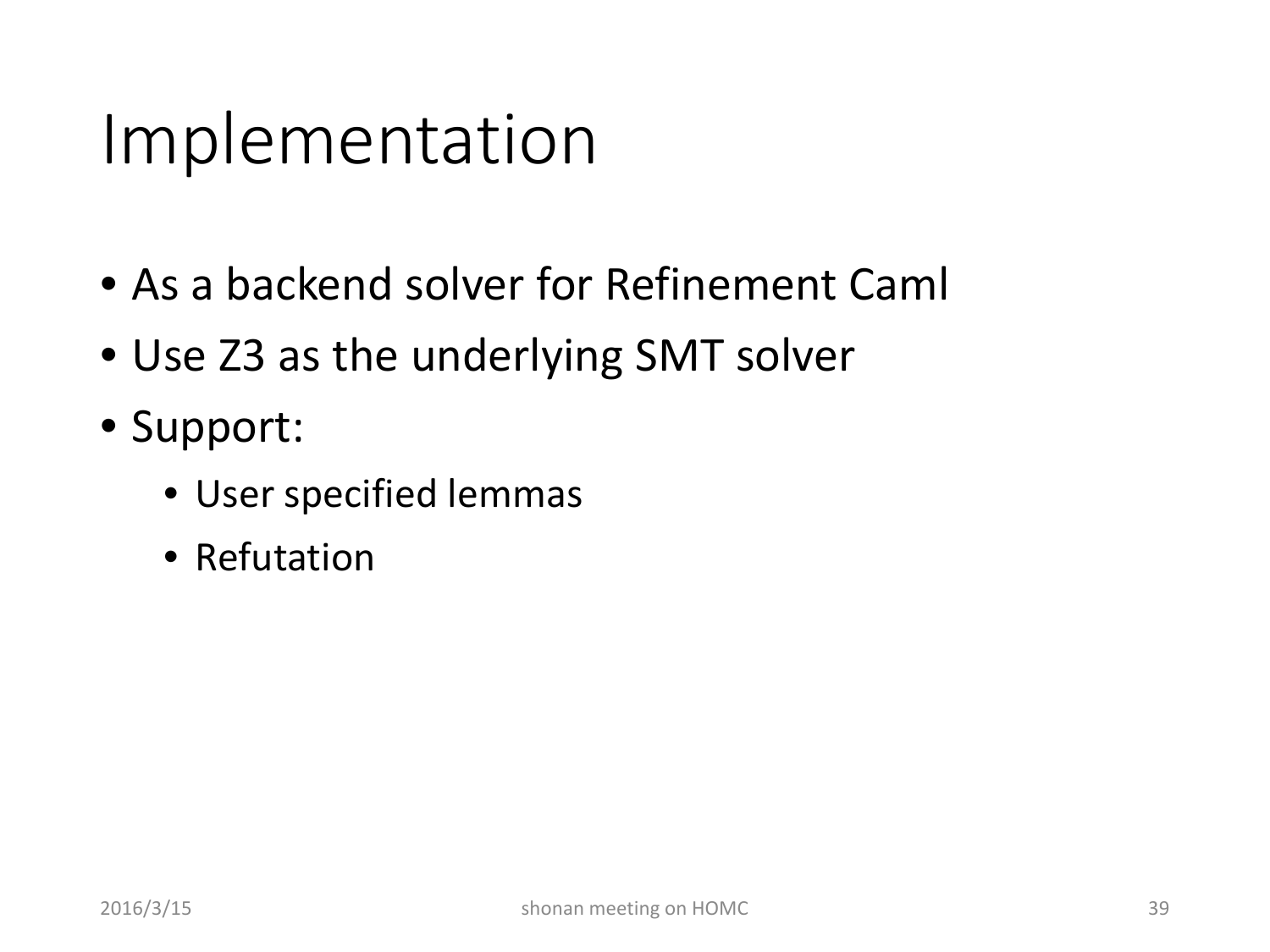## Experiments on IsaPlanner benchmark set

• Consist of 85 relational verification problems of total recursive functions on inductively defined ADTs

| <b>Inductive Theorem Prover   #Successfully Proved</b> |    |
|--------------------------------------------------------|----|
| <b>Refinement Caml</b>                                 | 68 |
| Zeno                                                   | 82 |
| ACL <sub>2s</sub>                                      | 74 |
| CVC4 (dti encoding)                                    | 80 |
| CVC4 (dtt encoding)                                    | 64 |
| <b>IsaPlanner</b>                                      | 47 |
| Dafny                                                  | 45 |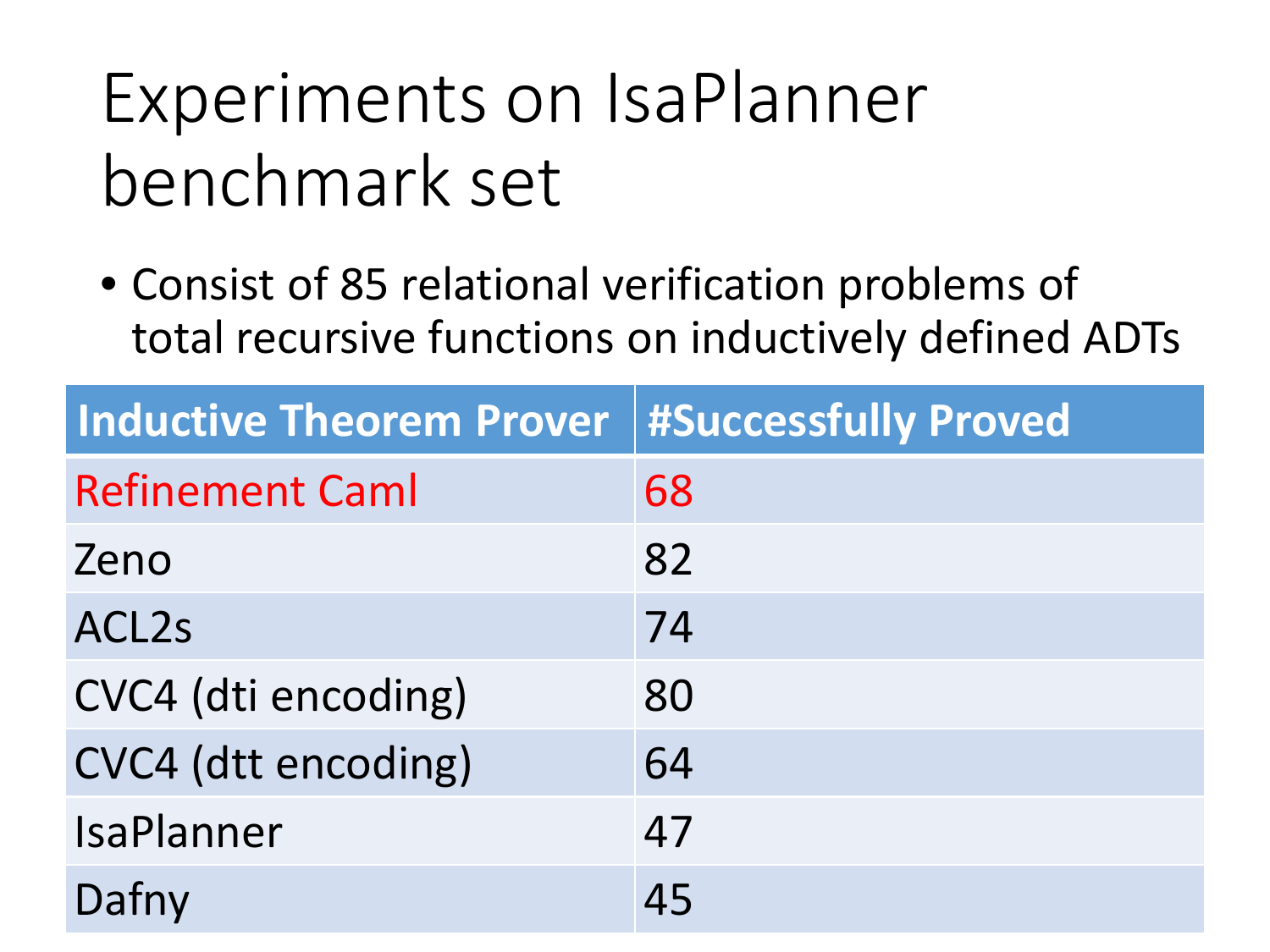Experiments on Various Programs that Use Advanced Language Features

- Integer functions with complex recursion:
	- Ackermann, McCarthy91
- Higher-order functions:
	- fold left, fold right, apply, repeat, find, ...
- Exceptions
	- find
- Non-terminating functions:
	- mult, sum, …
- Imperative procedures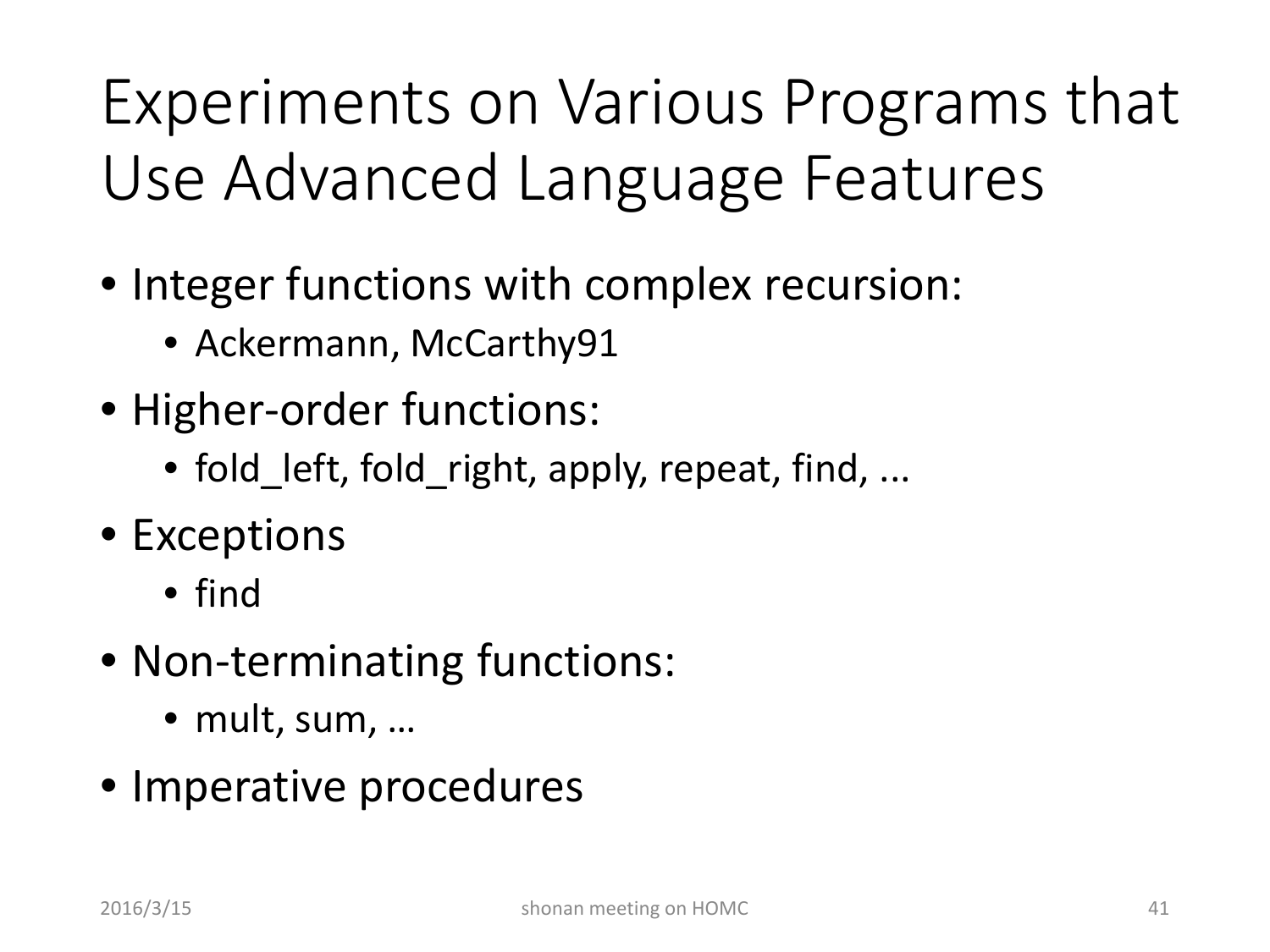## Related Work: Inductive Theorem Provers

- Boyer-Moore theorem proving [Kaufmann+'00]
	- $\bullet$  ACL2s, ...
- Rewriting induction [Reddy '90, ...]
	- SPIKE, …
- SMT-based Induction [Suter+ '11, Leino '12, Reynolds+ '15, …]
	- Dafny, CVC4, Leon, …

#### Support only pure terminating functions on inductively-defined data structures